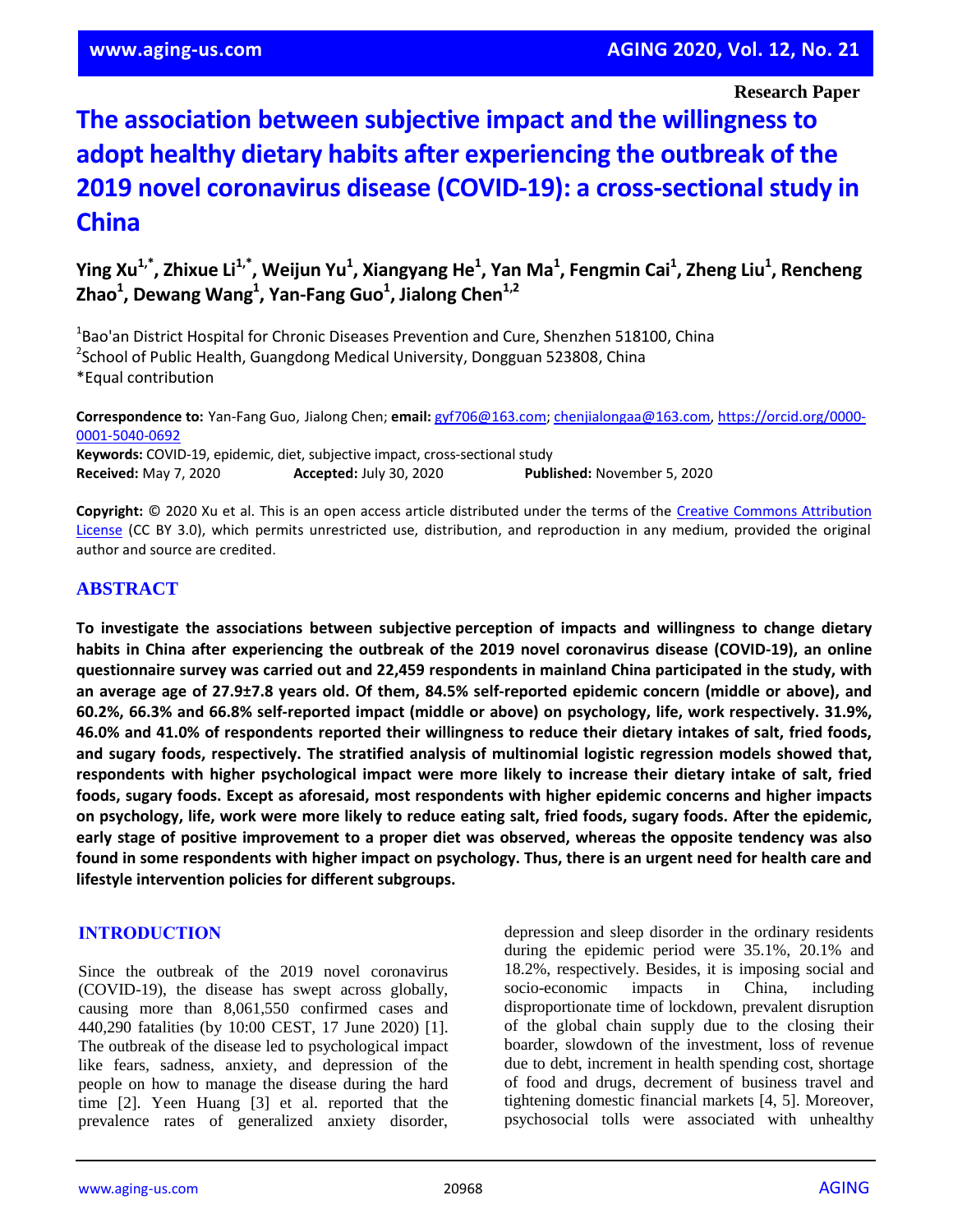lifestyle behaviors, including physical and social inactivity, poor sleep quality, unhealthy diet behaviors, and unemployment [6].

Patients with chronic diseases are more likely to be infected with COVID-2019 and have a higher mortality rate than healthy people [7]. Epidemiological data of 72,314 cases from the Chinese Centre for Disease Control and Prevention indicated that most of the COVID-2019 victims suffered from basic diseases, such as hypertension, cardiovascular and cerebrovascular diseases, and diabetes [8]. A nationwide analysis [9] of comorbidity and its impact on COVID-19 in China showed that patients with chronic obstructive pulmonary disease (Hazard Ratio, HR 2.681, 95% CI 1.42–5.05), diabetes (HR 1.59, 95% CI 1.03–2.45), hypertension (HR 1.58, 95% CI 1.07–2.32), and malignancy (HR 3.50, 95% CI 1.60–7.64) were more likely to reach to the composite endpoints than those without them. Compared with patients without comorbidity, the HR (95% CI) was 1.79 (95% CI 1.16–2.77) among patients with at least one comorbidity and 2.59 (95% CI 1.61–4.17) among patients with two or more comorbidities [9].

In order to fight COVID-19, some effective personal hygiene practices were adopted by the general public. Lorene M. Nelson et al. reported that most (95.7%) respondents were making changes to their lifestyle, mainly including more hand washing (93.1%), avoiding social gatherings (89.0%), and stockpiling food and supplies in response to COVID-19 (74.7%) [10]. Kin On Kwok et al. also reported that most respondents (>89%) adopted enhanced personal hygiene practices (including wearing masks, cleaning their hands, and adopting better coughing and sneezing etiquette) and avoided traveling [11]. Obviously, people around the world have tended to change their lifestyles in response to the virus. However, food consumption and meal patterns (the type of food, eating out of control, snacks between meals, number of meals) were unhealthier during confinement due to COVID-19 pandemic [12]. Whether health-related dietary habits of food groups (e.g., dietary intakes of salt, fried foods, and sugary foods), which has been considered effective to decrease the risk of chronic diseases [13] to reduce serious outcomes of COVID-19 infections, were or will be adopted by general residents is still unknown.

Therefore, this study tried to explore whether the outbreak of COVID-19, especially subjective perception of the epidemic concern and impacts on the situation of psychology, life, work, or study, which changed the health-related diet habits of Chinese people. The results

of this study provide a basis for our targeted health education in the future.

# **RESULTS**

## **General information**

From 0:00 on April 8, 2020, Wuhan officially lifted the control measures. After 76 days of "war epidemic", Wuhan officially restarted. To investigate the association between subjective impact and the willingness to adopt healthy dietary habits after experiencing the outbreak of the 2019 novel coronavirus disease, the online questionnaire started on April 25.

A total of 22,459 subjects were included in this study, including 14,204 males (63.2%) and 8,255 females (36.8%). Among them, 11,182 (49.8%) were married, and 10,567 (47.1%) were unmarried; 20,650 (91.9%) were in senior high school and above and 1,809 (8.1%) in junior high school and below; only 711 (3.2%) were medical workers. The mean age and BMI were 27.9±7.8 (years) and  $22.1 \pm 4.9$ , respectively. During the outbreak of COVID-19, 14,069 (62.6%) lived in Guangdong Province, 292 (1.3%) lived in Hubei, the area with severe epidemics in China, and 8,098 (36.1%) in other provinces (Tables 1 and 2).

# **Subjective impact**

Nearly one-third and two-fifths of self-reported status of epidemic concern were high (32.5%) and higher (42.5%), respectively. Over 60.0% self-reported a subjective impact (middle or above) on psychology (60.2%), life (66.3%), and work (66.8%). In different genders, the difference in subjective impacts was statistically significant (P<0.05) (Table 3).

#### **Baseline of dietary habits, and willingness to change dietary habits**

Fewer respondents reported that they were used to a highsalt diet (21.6%), whereas almost two-fifths and half reported that their intake frequency of fried food was 4–6 days/week or above (40.8%) and that their intake frequency of sugary foods was 4–6 days/week or above (50.7%). The difference in dietary habits between different genders was statistically significant (P<0.05) (Table 3).

Nearly 30% reported their willingness to reduce their salt intake (31.9%) and more than 40% reported their willingness to reduce their intake of fried foods (46.0%), sugary foods (41.0%). Significant differences of willingness to change dietary habits were observed in both different genders and different baselines of dietary habits (P<0.05) (Tables 3, 4).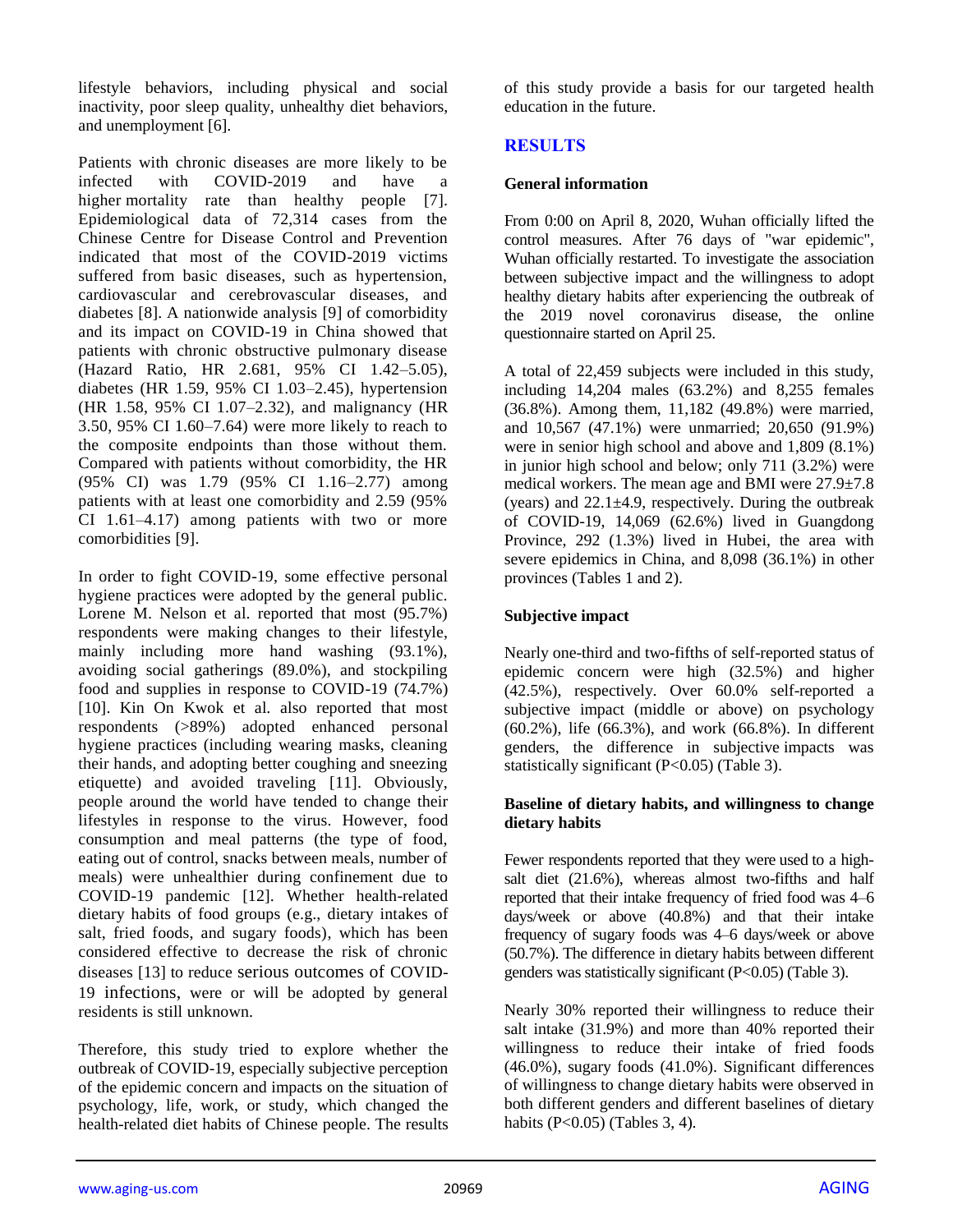| Table 1. Demographic characteristics of the participants. |  |  |
|-----------------------------------------------------------|--|--|
|-----------------------------------------------------------|--|--|

| <b>Characteristic or indicator</b>                               | Male (N=14,204) | Female $(N=8,255)$ | Total (N=22,459) | $\frac{t}{x}$ or $\chi^2$ | P value |
|------------------------------------------------------------------|-----------------|--------------------|------------------|---------------------------|---------|
| <b>Characteristics</b>                                           |                 |                    |                  |                           |         |
| Age                                                              | $26.8 \pm 7.8$  | $29.7 \pm 7.5$     | $27.9 \pm 7.8$   | $-27.638$                 | < 0.001 |
| BMI                                                              | $22.4 \pm 4.9$  | $21.4 \pm 4.8$     | $22.1 \pm 4.9$   | 14.422                    | < 0.001 |
| Main living place                                                |                 |                    |                  |                           |         |
| <b>Guangdong Province</b>                                        | 5,298 (64.2%)   | 8,771 (61.8%)      | 14,069 (62.6%)   | 14.982                    | 0.001   |
| Hubei Province                                                   | $92(1.1\%)$     | 200 (1.4%)         | 292 (1.3%)       |                           |         |
| Other                                                            | 2,865 (34.7%)   | 5,233 (36.8%)      | 8,098 (36.1%)    |                           |         |
| Occupation                                                       |                 |                    |                  |                           |         |
| Medical workers                                                  | 286 (3.5%)      | $425(3.0\%)$       | 711 (3.2%)       | 3.801                     | 0.051   |
| Other                                                            | 7,969 (96.5%)   | 13,779 (97.0%)     | 21,748 (96.8%)   |                           |         |
| <b>Education</b> level                                           |                 |                    |                  |                           |         |
| Primary schools and below                                        | 98 (1.2%)       | 238 (1.7%)         | 336 (1.5%)       | 60.154                    | < 0.001 |
| Junior high school                                               | 554 (6.7%)      | 919 (6.5%)         | $1,473(6.6\%)$   |                           |         |
| High school or technical<br>secondary school                     | 1,956 (23.7%)   | 3,918 (27.6%)      | 5,874 (26.2%)    |                           |         |
| College                                                          | $2,567(31.1\%)$ | 3,940 (27.7%)      | $6,507(29.0\%)$  |                           |         |
| Bachelor degree or above                                         | 3,080 (37.3%)   | 5,189 (36.5%)      | 8,269 (36.8%)    |                           |         |
| Marital status                                                   |                 |                    |                  |                           |         |
| Married                                                          | 5,161 (62.5%)   | $6,021(42.4\%)$    | 11,182 (49.8%)   | 847.383                   | < 0.001 |
| Unmarried                                                        | 2,886 (35.0%)   | 7,681 (54.1%)      | $10,567(47.1\%)$ |                           |         |
| Other (including cohabitation,<br>divorced, widowed, separation) | 208 (2.5%)      | 502 (3.5%)         | 710 (3.2%)       |                           |         |

#### **Table 2. Investigated questions on subjective impact, baseline of dietary habit, and willingness to change dietary intake.**

#### Investigated questions

#### **Subjective impact**

Epidemic concern: "How concerned do you feel about COVID-19?"

Impact on psychology: "What about the affection of your psychological status by COVID-19 ?"

Impact on life: "What about the affection of your daily life by COVID-19 ?"

Impact on work: "What about the affection of your work or study by COVID-19 ?"

#### **Baseline of dietary habit**

Salt intake: "Before COVID-19, What about your dietary intake of salt?"

Intake frequency of fried food: "Before COVID-19, how often did you normally eat fried foods?"

Intake frequency of sugary foods: "Before COVID-19, how often did you normally eat sugar or sugary foods (including sugary drinks, desserts, biscuits, sweets, fruit products, dairy desserts etc)?"

#### **Willingness to change dietary intake**

Salt: "Do you plan or are you changing salt intake after the COVID-19 epidemic"

Fried food: "Do you plan or are you changing the intake of fried food after the COVID-19 epidemic"

Sugary foods: Do you plan or are you changing the intake of sugary foods after the COVID-19 epidemic"

#### **Table 3. Subjective impact, baseline of dietary habit, and willingness to change dietary intake after the outbreak of COVID-19.**

| <b>Characteristic or indicator</b> | Male $(N=14,204)$ | Female $(N=8,255)$ | Total $(N=22,459)$ | t or y  | P value |
|------------------------------------|-------------------|--------------------|--------------------|---------|---------|
| Subjective impact                  |                   |                    |                    |         |         |
| Epidemic concern                   |                   |                    |                    |         |         |
| None                               | $91(1.1\%)$       | 320 (2.3%)         | 411 (1.8%)         | 162.593 | < 0.001 |
| Low                                | 953 (11.5%)       | $2,108(14.8\%)$    | $3,061(13.6\%)$    |         |         |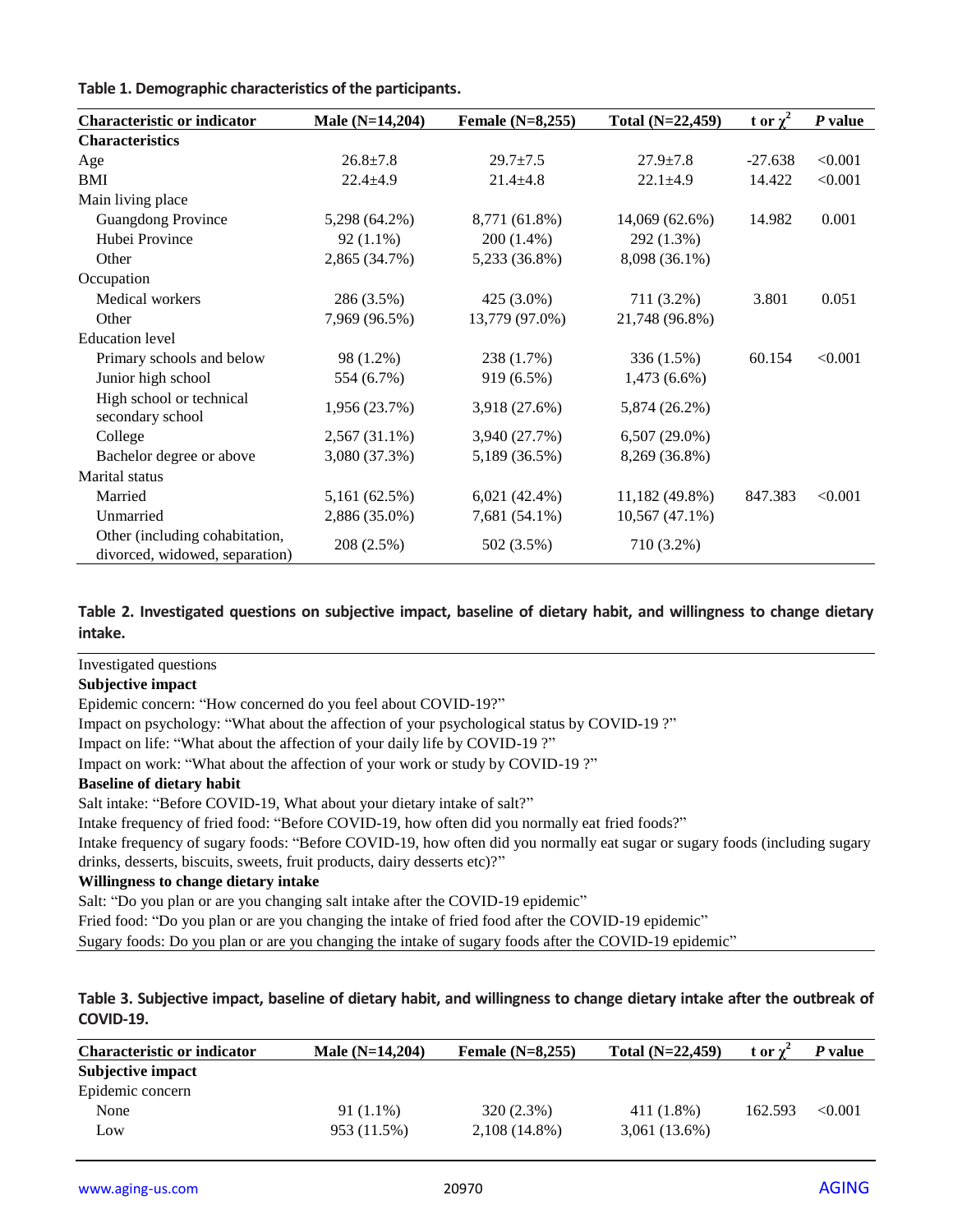| Medium                               | 634 (7.7%)      | 1,496 (10.5%)   | 2,130 (9.5%)   |         |         |
|--------------------------------------|-----------------|-----------------|----------------|---------|---------|
| High                                 | 2,815 (34.1%)   | 4,493 (31.6%)   | 7,308 (32.5%)  |         |         |
| Higher                               | 3,762 (45.6%)   | 5,787 (40.7%)   | 9,549 (42.5%)  |         |         |
| Impact on psychology                 |                 |                 |                |         |         |
| None                                 | 677 (8.2%)      | $1,175(8.3\%)$  | $1,852(8.2\%)$ | 6.039   | 0.196   |
| Low                                  | 2,646 (32.1%)   | 4,447 (31.3%)   | 7,093 (31.6%)  |         |         |
| Medium                               | 2,677 (32.4%)   | 4,792 (33.7%)   | 7,469 (33.3%)  |         |         |
| High                                 | $1,605(19.4\%)$ | 2,639 (18.6%)   | 4,244 (18.9%)  |         |         |
| Higher                               | 650 (7.9%)      | $1,151(8.1\%)$  | $1,801(8.0\%)$ |         |         |
| Impact on life                       |                 |                 |                |         |         |
| None                                 | 562 (6.8%)      | $1,007(7.1\%)$  | $1,569(7.0\%)$ | 6.899   | 0.141   |
| Low                                  | 2,229 (27.0%)   | 3,766 (26.5%)   | 5,995 (26.7%)  |         |         |
| Medium                               | 2,841 (34.4%)   | 4,939 (34.8%)   | 7,780 (34.6%)  |         |         |
| High                                 | $1,904(23.1\%)$ | $3,142(22.1\%)$ | 5,046 (22.5%)  |         |         |
| Higher                               | 719 (8.7%)      | 1,350 (9.5%)    | 2,069 (9.2%)   |         |         |
| Impact on work                       |                 |                 |                |         |         |
| None                                 | 598 (7.2%)      | $1,104(7.8\%)$  | $1,702(7.6\%)$ | 21.643  | < 0.001 |
| Low                                  | 2,126 (25.8%)   | $3,641(25.6\%)$ | 5,767 (25.7%)  |         |         |
| Medium                               | 2,782 (33.7%)   | 4,755 (33.5%)   | 7,537 (33.6%)  |         |         |
| High                                 | 1,912 (23.2%)   | $3,036(21.4\%)$ | 4,948 (22.0%)  |         |         |
| Higher                               | 837 (10.1%)     | 1,668(11.7%)    | 2,505 (11.2%)  |         |         |
| <b>Baseline of dietary habit</b>     |                 |                 |                |         |         |
| Salt intake                          |                 |                 |                |         |         |
| High                                 | 1,537 (18.6%)   | 3,317 (23.4%)   | 4,854 (21.6%)  | 206.927 | < 0.001 |
| Medium                               | 5,076 (61.5%)   | 9,013 (63.5%)   | 14,089 (62.7%) |         |         |
| Low                                  | $1,642(19.9\%)$ | 1,874 (13.2%)   | 3,516 (15.7%)  |         |         |
| Intake frequency of fried food       |                 |                 |                |         |         |
| Every day                            | 900 (10.9%)     | 2,091 (14.7%)   | 2,991 (13.3%)  | 200.670 | < 0.001 |
| 4-6 days/week                        | 2,068 (25.1%)   | 4,106 (28.9%)   | 6,174(27.5%)   |         |         |
| 2-3 days/week                        | 2,615 (31.7%)   | 4,515 (31.8%)   | 7,130 (31.7%)  |         |         |
| <1 days/week                         | 2,672 (32.4%)   | 3,492 (24.6%)   | 6,164(27.4%)   |         |         |
| Intake frequency of sugary foods     |                 |                 |                |         |         |
| Every day                            | 1,567 (19.0%)   | 3,108 (21.9%)   | 4,675 (20.8%)  | 94.877  | < 0.001 |
| 4-6 days/week                        | 2,305 (27.9%)   | 4,414 (31.1%)   | 6,719 (29.9%)  |         |         |
| 2-3 days/week                        | 2,980 (36.1%)   | 4,789 (33.7%)   | 7,769 (34.6%)  |         |         |
| <1 days/week                         | 1,403 (17.0%)   | 1,893 (13.3%)   | 3,296 (14.7%)  |         |         |
| Willingness to change dietary intake |                 |                 |                |         |         |
| Salt                                 |                 |                 |                |         |         |
| Unchanged                            | 3,832 (46.4%)   | 6,592 (46.4%)   | 10,424 (46.4%) | 281.684 | < 0.001 |
| Increase                             | 978 (11.8%)     | 2,558 (18.0%)   | 3,536 (15.7%)  |         |         |
| Decrease                             | 3,066 (37.1%)   | 4,091 (28.8%)   | 7,157 (31.9%)  |         |         |
| Uncertain                            | 379 (4.6%)      | 963 (6.8%)      | $1,342(6.0\%)$ |         |         |
| Fried food                           |                 |                 |                |         |         |
| Unchanged                            | 2,251 (27.3%)   | 4,346 (30.6%)   | 6,597 (29.4%)  | 280.012 | < 0.001 |
| Increase                             | 1,297 (15.7%)   | 3,097 (21.8%)   | 4,394 (19.6%)  |         |         |
| Decrease                             | 4,371 (52.9%)   | 5,963 (42.0%)   | 10,334 (46.0%) |         |         |
| Uncertain                            | 336 (4.1%)      | 798 (5.6%)      | $1,134(5.0\%)$ |         |         |
| Sugary foods                         |                 |                 |                |         |         |
| Unchanged                            | 2,547 (30.9%)   | 4,630 (32.6%)   | 7,177 (32.0%)  | 290.888 | < 0.001 |
| Increase                             | 1,358 (16.5%)   | 3,350 (23.6%)   | 4,708 (21.0%)  |         |         |
| Decrease                             | 3,926 (47.6%)   | 5,274 (37.1%)   | 9,200 (40.0%)  |         |         |
| Uncertain                            | 424 (5.1%)      | 950 (6.7%)      | $1,374(6.1\%)$ |         |         |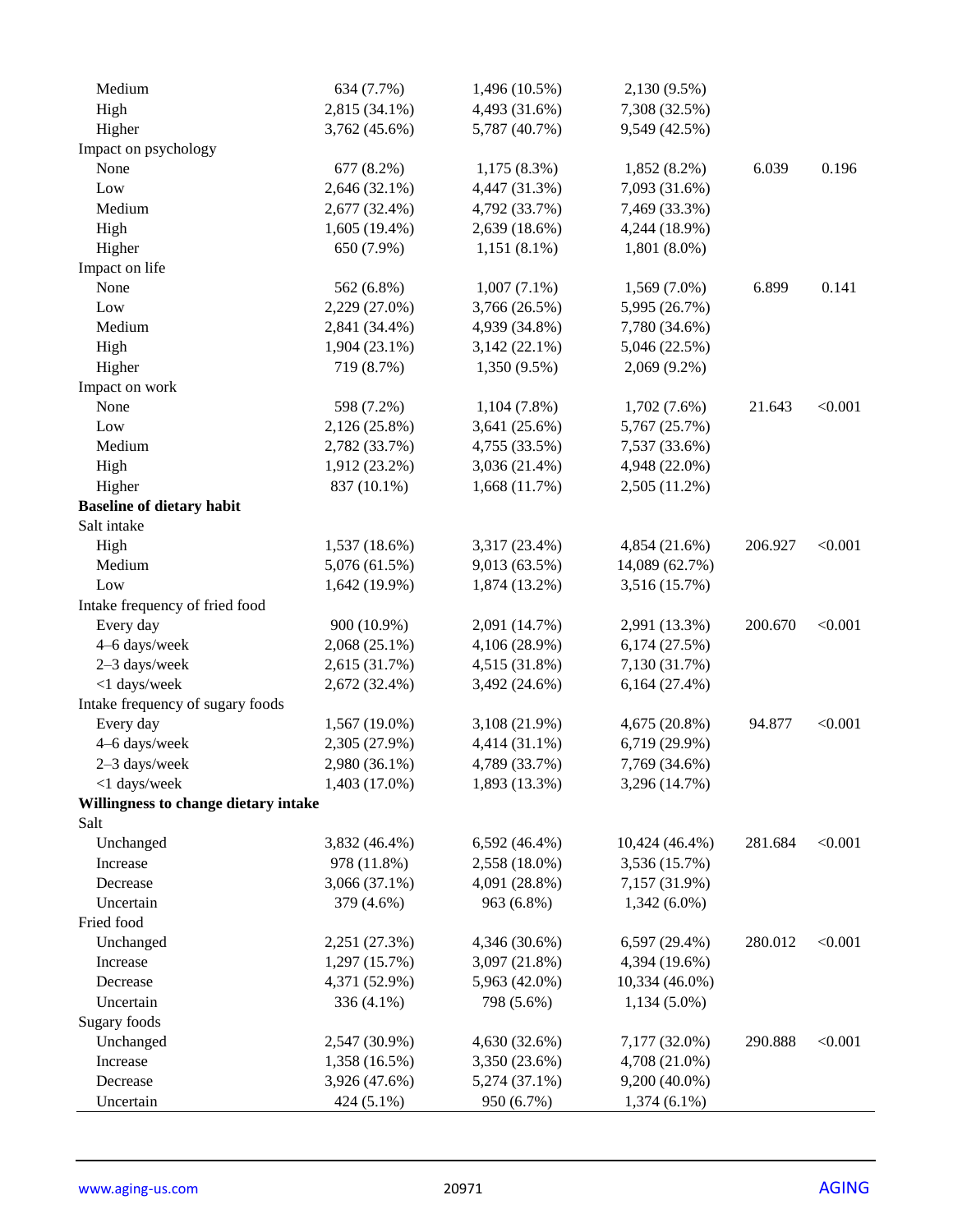| <b>Dietary custom</b> | <b>Unchanged</b><br>(N, %) | Increase $(N, %)$ | <b>Decrease</b><br>(N, %) | Uncertain (N,<br>$\%$ ) | Total $(N, %)$ | $\chi^2$          | P-value |
|-----------------------|----------------------------|-------------------|---------------------------|-------------------------|----------------|-------------------|---------|
| <b>Salt</b>           |                            |                   |                           |                         |                |                   |         |
| High                  | 1,872(38.6)                | 737(15.2)         | 2,035(41.9)               | 210(4.3)                | 4,854 (100)    | 482.027           | < 0.001 |
| Medium                | 6,574(46.7)                | 2,467(17.5)       | 4,134(29.3)               | 914(6.5)                | 14,089 (100)   |                   |         |
| Low                   | 1,978(56.3)                | 332(9.4)          | 988 (28.1)                | 218(6.2)                | 3,516 (100)    |                   |         |
| Total                 | 10,424(46.4)               | 3,536(15.7)       | 7,157(31.9)               | 1,342(6.0)              | 22,459 (100)   |                   |         |
| <b>Fried foods</b>    |                            |                   |                           |                         |                |                   |         |
| Every day             | 1,902(63.6)                | 467 (15.6)        | 557 (18.6)                | 65(2.2)                 | 2,991 (100)    | 4,700.632         | < 0.001 |
| 4–6 days/week         | 1,126(18.2)                | 2,270 (36.8)      | 2,597(42.1)               | 181 (2.9)               | 6,174(100)     |                   |         |
| 2-3 days/week         | 1,207(16.9)                | 1,375(19.3)       | 4,196(58.8)               | 352(4.9)                | 7,130 (100)    |                   |         |
| <1 days/week          | 2,362(38.3)                | 282(4.6)          | 2,984(48.4)               | 536 (8.7)               | 6,164(100)     |                   |         |
| Total                 | 6,597(29.4)                | 4,394(19.6)       | 10,334(46.0)              | 1,134(5.0)              | 22,459 (100)   |                   |         |
| <b>Sugary foods</b>   |                            |                   |                           |                         |                |                   |         |
| Every day             | 2,795 (59.8)               | 742 (15.9)        | 998 (21.3)                | 140(3)                  | 4,675(100)     | 3,995.560 < 0.001 |         |
| 4–6 days/week         | 1,329(19.8)                | 2,421(36.0)       | 2,706 (40.3)              | 263(3.9)                | 6,719(100)     |                   |         |
| 2-3 days/week         | 1,843(23.7)                | 1,320(17.0)       | 4,108(52.9)               | 498 (6.4)               | 7,769 (100)    |                   |         |
| <1 days/week          | 1,210(36.7)                | 225(6.8)          | 1,388(42.1)               | 473 (14.4)              | 3,296 (100)    |                   |         |
| Total                 | 7,177(32.0)                | 4,708(21.0)       | 9,200(41.0)               | 1,374(6.1)              | 22,459 (100)   |                   |         |

**Table 4. The analysis of willingness to change dietary habits under the status of baseline.**

#### **Univariate analysis of associations between subjective impact and willingness to change dietary habits**

Those who self-reported higher epidemic concerns and higher impacts on psychology, life, work were more likely to reduce their intakes of salt, fried foods, and sugary foods (P<0.05). However, psychological impact was positively associated with willingness to increase fried foods, and sugary foods (P<0.05) (Table 5).

#### **Multivariable analysis of associations between subjective impact and willingness to change dietary habits**

With a baseline of dietary habit as a stratification factor and unwillingness to change dietary habit as a reference group, and after adjustment for gender, age, BMI, education level, marital status, occupation, and main living place, the stratified analysis of the multinomial logistic regression models showed that respondents with higher psychological impacts were more likely to increase their dietary intakes of salt, fried foods, and sugary foods (P<0.05). For those with low-salt diets, higher epidemic concern (OR 0.75, 95% CI 0.60–0.95) and higher impact on work (OR 0.68, 95% CI 0.54–0.86) showed a negative correlation with the willingness to reduce salt intake. Our results shown that higher impact on life was positively correlated with willingness to reduce fried foods intake (OR 0.79, 95% CI 0.66–0.93) for those who ate less fried food (< 1 day / week). Furthermore, higher impact on life was positively correlated with willingness to increase

sugary foods intake (OR 1.70, 95% CI 1.12–2.59) for those who ate less sugary foods (<1 day/week). Except as aforesaid, subjective impacts (including epidemic concern, impact on psychology, life, work) were positively correlated with willingness to reduce salt, fried foods and sugary foods in most respondents  $(P<0.05)$ (Tables 6–8).

# **DISCUSSION**

The ongoing COVID-19 outbreak has become a global pandemic. Millions of people are at risk of infection of the rapidly spreading virus, which has already impacted local residents on different aspects (e.g. psychology [15], social and socio-economic [4, 5]) in both the affected and nonaffected areas, posing an unknown health threat globally. Public health recommendations and governmental measures during the COVID-19 pandemic have enforced numerous restrictions on daily living including social distancing, isolation and home confinement. However, these measures may cause negative change of lifestyle behaviors, including less physical activity and unhealthy diet that place individuals at higher risk of chronic disease and leaving them more vulnerable to COVID-19 [12]. In this study, we aim to explore the relationship between subjective perception of impact due to COVID-19 and willingness to change dietary habits during the outbreak of the COVID-19 based on a cross-sectional study in China.

The average age of the subjects surveyed in this study was 27.9±7.8 years old. Those with middle or above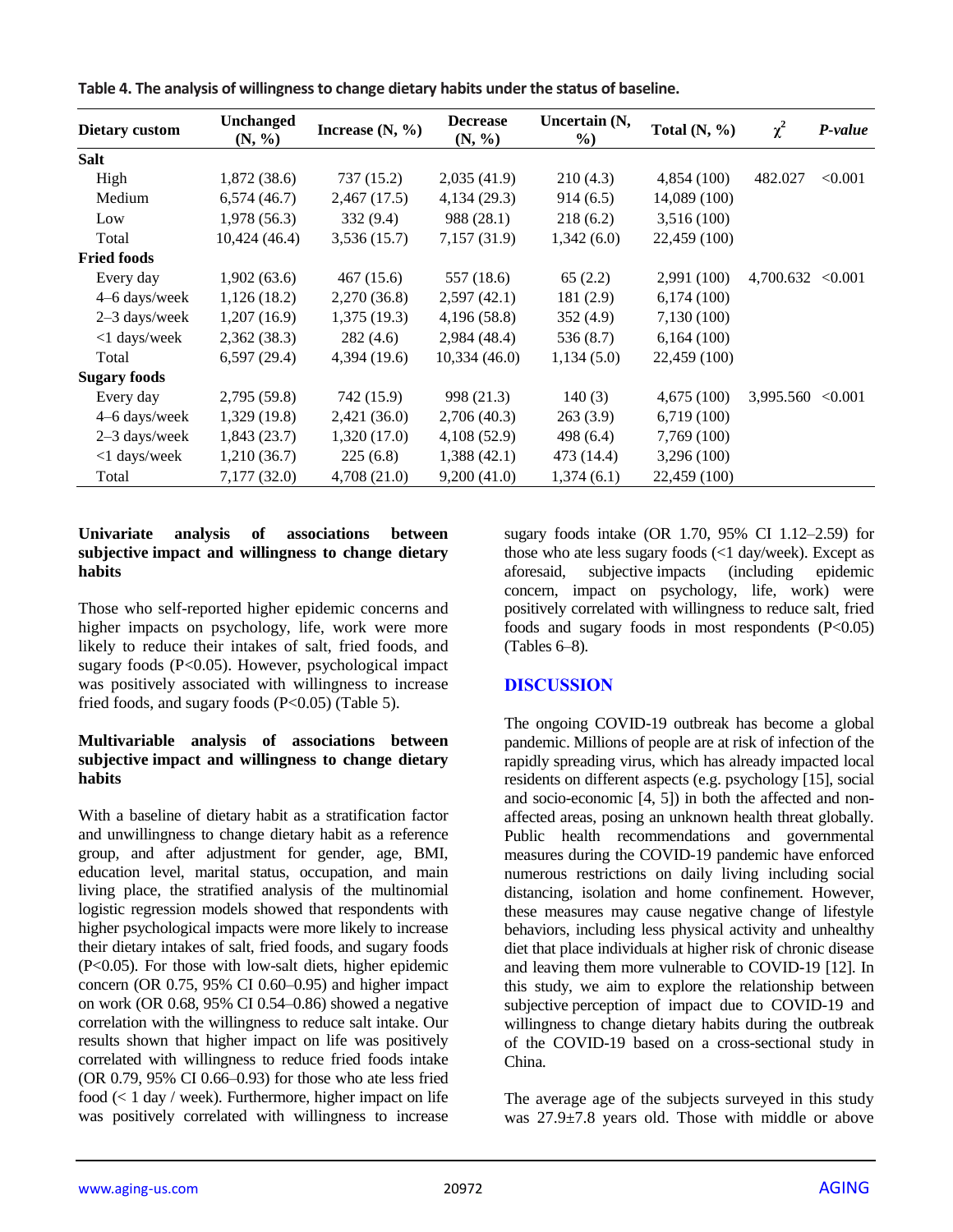| Subjective<br>impact           |                      |                 | Salt intake          |                      |                    | <b>Fried foods intake</b>                  |                 |           |                                                                                                                                | <b>Sugary foods intake</b> |                 |           |
|--------------------------------|----------------------|-----------------|----------------------|----------------------|--------------------|--------------------------------------------|-----------------|-----------|--------------------------------------------------------------------------------------------------------------------------------|----------------------------|-----------------|-----------|
|                                | (N, %)               | (N, %)          | (N, %)               | (N, %)               | (N, %)             | $\%$                                       | (N, %)          | (N, %)    | Unchanged Increase Decrease Uncertain Unchanged Increase(N, Decrease Uncertain Unchanged Increase Decrease Uncertain<br>(N, %) | (N, %)                     | (N, %)          | (N, %)    |
| <b>Epidemic</b><br>concern     |                      |                 |                      |                      |                    |                                            |                 |           |                                                                                                                                |                            |                 |           |
| None                           | 149 (36.3)           | 151<br>(36.7)   | 92 (22.4)            | 19(4.6)              |                    | 132 (32.1) 139 (33.8) 102 (24.8) 38 (9.2)  |                 |           | 118 (28.7) 134 (32.6) 112 (27.3) 47 (11.4)                                                                                     |                            |                 |           |
| Low                            | 1,134<br>(37.0)      | 1,009<br>(33.0) | 769 (25.1) 149 (4.9) |                      | 729 (23.8)         | 987 (32.2)                                 | 1,172<br>(38.3) | 173(5.7)  | 796 (26.0)                                                                                                                     | 1,024<br>(33.5)            | 1,061<br>(34.7) | 180(5.9)  |
| Medium                         | 872 (40.9)           | 599<br>(28.1)   |                      | 522 (24.5) 137 (6.4) |                    | 597 (28.0) 565 (26.5) 827 (38.8) 141 (6.6) |                 |           | 603 (28.3) 576 (27.0) 783 (36.8) 168 (7.9)                                                                                     |                            |                 |           |
| High                           | 3,639<br>(49.8)      | 854<br>(11.7)   | 2,347<br>(32.1)      | 468(6.4)             | 2,293<br>(31.4)    | 1,231(16.8)                                | 3,401<br>(46.5) | 383(5.2)  | 2,508<br>(34.3)                                                                                                                | 1,332<br>(18.2)            | 3,005<br>(41.1) | 463(6.3)  |
| Higher                         | 4,630<br>(48.5)      | 923 (9.7)       | 3427<br>(35.9)       | 569(6.0)             | 2,846<br>(29.8)    | 1,472 (15.4)                               | 4,832<br>(50.6) | 399 (4.2) | 3,152<br>(33.0)                                                                                                                | 1,642<br>(17.2)            | 4,239<br>(44.4) | 516(5.4)  |
| $\chi^2$<br>$P$ value          | 1,457.555<br>< 0.001 |                 |                      |                      | 693.494<br>< 0.001 |                                            |                 |           | 566.776<br>< 0.001                                                                                                             |                            |                 |           |
| <b>Impact on</b><br>psychology |                      |                 |                      |                      |                    |                                            |                 |           |                                                                                                                                |                            |                 |           |
| None                           | 1,143<br>(61.7)      | 302<br>(16.3)   | 340 (18.4)           | 67(3.6)              |                    | 842 (45.5) 350 (18.9) 574 (31.0) 86 (4.6)  |                 |           | 856 (46.2) 384 (20.7) 520 (28.1) 92 (5.0)                                                                                      |                            |                 |           |
| Low                            | 3,624<br>(51.1)      | 1187<br>(16.7)  | 1,895<br>(26.7)      | 387(5.5)             | 2,395<br>(33.8)    | 1,407 (19.8)                               | 2,965<br>(41.8) | 326(4.6)  | 2,544<br>(35.9)                                                                                                                | 1,429<br>(20.1)            | 2,723<br>(38.4) | 397 (5.6) |
| Medium                         | 3,365<br>(45.1)      | 1148<br>(15.4)  | 2,452<br>(32.8)      | 504(6.7)             | 1,968<br>(26.3)    | 1,442 (19.3)                               | 3,633<br>(48.6) | 426(5.7)  | 2,246<br>(30.1)                                                                                                                | 1,538<br>(20.6)            | 3,167<br>(42.4) | 518 (6.9) |
| High                           | 1,582<br>(37.3)      | 646<br>(15.2)   | 1,763<br>(41.5)      | 253(6.0)             | 946 (22.3)         | 825 (19.4)                                 | 2,260<br>(53.3) | 213(5.0)  | 1,043<br>(24.6)                                                                                                                | 950 (22.4)                 | 1,999<br>(47.1) | 252(5.9)  |
| Higher                         | 710 (39.4)           | 253<br>(14.0)   |                      | 707 (39.3) 131 (7.3) |                    | 446 (24.8) 370 (20.5) 902 (50.1)           |                 | 83 (4.6)  | 488 (27.1) 407 (22.6) 791 (43.9) 115 (6.4)                                                                                     |                            |                 |           |
| $\chi^2$                       | 590.412              |                 |                      |                      | 515.152            |                                            |                 |           | 403.928                                                                                                                        |                            |                 |           |
| $P$ value                      | < 0.001              |                 |                      |                      | < 0.001            |                                            |                 |           | < 0.001                                                                                                                        |                            |                 |           |
| <b>Impact on life</b>          |                      |                 |                      |                      |                    |                                            |                 |           |                                                                                                                                |                            |                 |           |
| None                           | 948 (60.4)           | 294<br>(18.7)   | $287(18.3)$ 40(2.5)  |                      |                    | 753 (48.0) 333 (21.2) 412 (26.3) 71 (4.5)  |                 |           | 755 (48.1) 343 (21.9) 398 (25.4) 73 (4.7)                                                                                      |                            |                 |           |
| Low                            | 2,911<br>(48.6)      | 1,164<br>(19.4) | 1,635<br>(27.3)      | 285(4.8)             | 1,883<br>(31.4)    | 1,322(22.1)                                | 2517<br>(42.0)  | 273 (4.6) | 2,039<br>(34.0)                                                                                                                | 1,350<br>(22.5)            | 2,307<br>(38.5) | 299(5.0)  |
| Medium                         | 3,504<br>(45.0)      | 1,209<br>(15.5) | 2,559<br>(32.9)      | 508(6.5)             | 2,143<br>(27.5)    | 1,524 (19.6)                               | 3,686<br>(47.4) | 427(5.5)  | 2,396<br>(30.8)                                                                                                                | 1,596<br>(20.5)            | 3,281<br>(42.2) | 507(6.5)  |
| High                           | 2,177<br>(43.1)      | 643<br>(12.7)   | 1,902<br>(37.7)      | 324(6.4)             | 1,254<br>(24.9)    | 854 (16.9)                                 | 2,682<br>(53.2) | 256(5.1)  | 1,399<br>(27.7)                                                                                                                | 986 (19.5)                 | 2,323<br>(46.0) | 338(6.7)  |
| Higher                         | 884 (42.7)           | 226<br>(10.9)   |                      | 774 (37.4) 185 (8.9) |                    | 564 (27.3) 361 (17.4)                      | 1,037<br>(50.1) | 107(5.2)  | 588 (28.4) 433 (20.9) 891 (43.1) 157 (7.6)                                                                                     |                            |                 |           |
| $\chi^2$                       | 501.643              |                 |                      |                      | 512.272            |                                            |                 |           | 358.026                                                                                                                        |                            |                 |           |
| $P$ value                      | < 0.001              |                 |                      |                      | < 0.001            |                                            |                 |           | < 0.001                                                                                                                        |                            |                 |           |
| <b>Impact on work</b>          |                      |                 |                      |                      |                    |                                            |                 |           |                                                                                                                                |                            |                 |           |
| None                           | 1,035<br>(60.8)      | 323<br>(19.0)   | $296(17.4)$ 48 (2.8) |                      |                    | 795 (46.7) 376 (22.1) 455 (26.7) 76 (4.5)  |                 |           | 791 (46.5) 377 (22.2) 447 (26.3) 87 (5.1)                                                                                      |                            |                 |           |
| Low                            | 2,697<br>(46.8)      | 1,221<br>(21.2) | 1,610<br>(27.9)      | 239(4.1)             | 1,761<br>(30.5)    | 1,357(23.5)                                | 2,408<br>(41.8) | 241 (4.2) | 1,885<br>(32.7)                                                                                                                | 1,379<br>(23.9)            | 2,250<br>(39.0) | 253(4.4)  |
| Medium                         | 3,335                | 1,204           | 2,501                | 497(6.6)             | 2,100              | 1,489(19.8)                                | 3,533           | 415(5.5)  | 2,327                                                                                                                          | 1,568                      | 3,123           | 519(6.9)  |

# **Table 5. Univariate analysis of associations between subjective impact and willingness to change dietary habits.**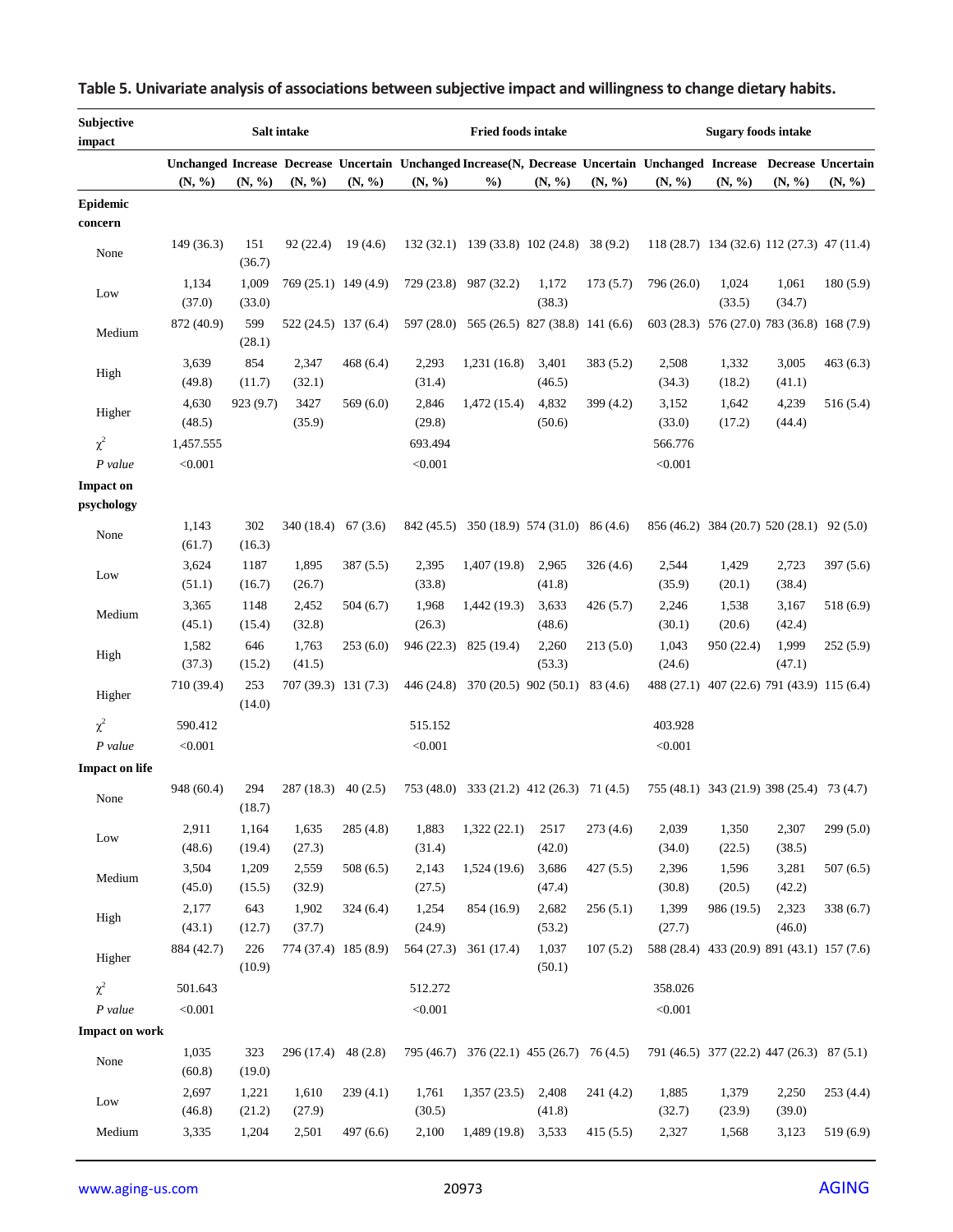|         | (44.2)  | (16.0) | (33.2)                         |          | (27.9)     |            | (46.9) |          | (30.9)  | (20.8)                | (41.4) |          |
|---------|---------|--------|--------------------------------|----------|------------|------------|--------|----------|---------|-----------------------|--------|----------|
|         | 2,196   | 562    | 1,853                          | 337(6.8) | 1,239      | 777 (15.7) | 2,675  | 257(5.2) | 1,393   | 930 (18.8)            | 2,317  | 308(6.2) |
| High    | (44.4)  | (11.4) | (37.4)                         |          | (25.0)     |            | (54.1) |          | (28.2)  |                       | (46.8) |          |
|         | 1.161   |        | 226 (9.0) 897 (35.8) 221 (8.8) |          | 702 (28.0) | 395 (15.8) | 1,263  | 145(5.8) |         | 781 (31.2) 454 (18.1) | 1,063  | 207(8.3) |
| Higher  | (46.3)  |        |                                |          |            |            | (50.4) |          |         |                       | (42.4) |          |
| χ       | 650.163 |        |                                |          | 581.566    |            |        |          | 380.408 |                       |        |          |
| P value | < 0.001 |        |                                |          | < 0.001    |            |        |          | < 0.001 |                       |        |          |

**Table 6. Multivariable analysis of associations between subjective impact and willingness to change salt intake.**

| Intake frequency <sup>a</sup> | <b>Willingness</b> <sup>b</sup> | <b>Subjective impact</b> | OR (95% CI)       | $P$ -value |
|-------------------------------|---------------------------------|--------------------------|-------------------|------------|
| High                          | Increase                        | epidemic concern         | 0.31(0.26, 0.38)  | < 0.001    |
|                               |                                 | impact of psychology     | 1.68(1.32, 2.14)  | < 0.001    |
|                               |                                 | impact of life           | 1.00(0.76, 1.31)  | 0.999      |
|                               |                                 | impact of work or study  | 0.70(0.54, 0.91)  | 0.008      |
|                               | Decrease                        | epidemic concern         | 1.57(1.31, 1.89)  | < 0.001    |
|                               |                                 | impact of psychology     | 1.61(1.34, 1.93)  | < 0.001    |
|                               |                                 | impact of life           | 0.86(0.70, 1.06)  | 0.150      |
|                               |                                 | impact of work or study  | 1.48 (1.22, 1.79) | < 0.001    |
|                               | Uncertain                       | epidemic concern         | 1.30(0.92, 1.84)  | 0.144      |
|                               |                                 | impact of psychology     | 1.23(0.86, 1.75)  | 0.262      |
|                               |                                 | impact of life           | 0.85(0.57, 1.26)  | 0.407      |
|                               |                                 | impact of work or study  | 1.42(0.99, 2.03)  | 0.058      |
| <b>Medium</b>                 | Increase                        | epidemic concern         | 0.30(0.27, 0.33)  | < 0.001    |
|                               |                                 | impact of psychology     | 1.85(1.61, 2.13)  | < 0.001    |
|                               |                                 | impact of life           | 0.92(0.79, 1.07)  | 0.271      |
|                               |                                 | impact of work or study  | 0.66(0.57, 0.76)  | < 0.001    |
|                               | Decrease                        | epidemic concern         | 0.82(0.75, 0.91)  | < 0.001    |
|                               |                                 | impact of psychology     | 1.63(1.46, 1.83)  | < 0.001    |
|                               |                                 | impact of life           | 1.08(0.95, 1.22)  | 0.232      |
|                               |                                 | impact of work or study  | 1.00(0.89, 1.12)  | 0.942      |
|                               | Uncertain                       | epidemic concern         | 0.87(0.74, 1.04)  | 0.127      |
|                               |                                 | impact of psychology     | 1.18(0.97, 1.43)  | 0.100      |
|                               |                                 | impact of life           | 1.27(1.04, 1.56)  | 0.019      |
|                               |                                 | impact of work or study  | 1.11(0.92, 1.34)  | 0.276      |
| Low                           | Increase                        | epidemic concern         | 0.33(0.25, 0.44)  | < 0.001    |
|                               |                                 | impact of psychology     | 2.10(1.51, 2.91)  | < 0.001    |
|                               |                                 | impact of life           | 1.08(0.75, 1.56)  | 0.679      |
|                               |                                 | impact of work or study  | 0.84(0.59, 1.18)  | 0.311      |
|                               | Decrease                        | epidemic concern         | 0.75(0.60, 0.95)  | 0.016      |
|                               |                                 | impact of psychology     | 2.18(1.74, 2.72)  | < 0.001    |
|                               |                                 | impact of life           | 1.21(0.94, 1.55)  | 0.138      |
|                               |                                 | impact of work or study  | 0.68(0.54, 0.86)  | 0.001      |
|                               | Uncertain                       | epidemic concern         | 0.58(0.39, 0.86)  | 0.006      |
|                               |                                 | impact of psychology     | 1.71(1.18, 2.49)  | 0.005      |
|                               |                                 | impact of life           | 1.35(0.89, 2.06)  | 0.159      |
|                               |                                 | impact of work or study  | 1.29(0.87, 1.92)  | 0.202      |

a Baseline of salt intake was regarded as a stratification factor

b Unwillingness to change salt intake was regarded as a reference group

c Subjective impacts were classified into dichotomous variables in the models (regarding "none," "low," and "medium" as 1 and others as 2), adjusting for other characteristic factors (gender, age, BMI, education level, marital status, occupation, and main living place)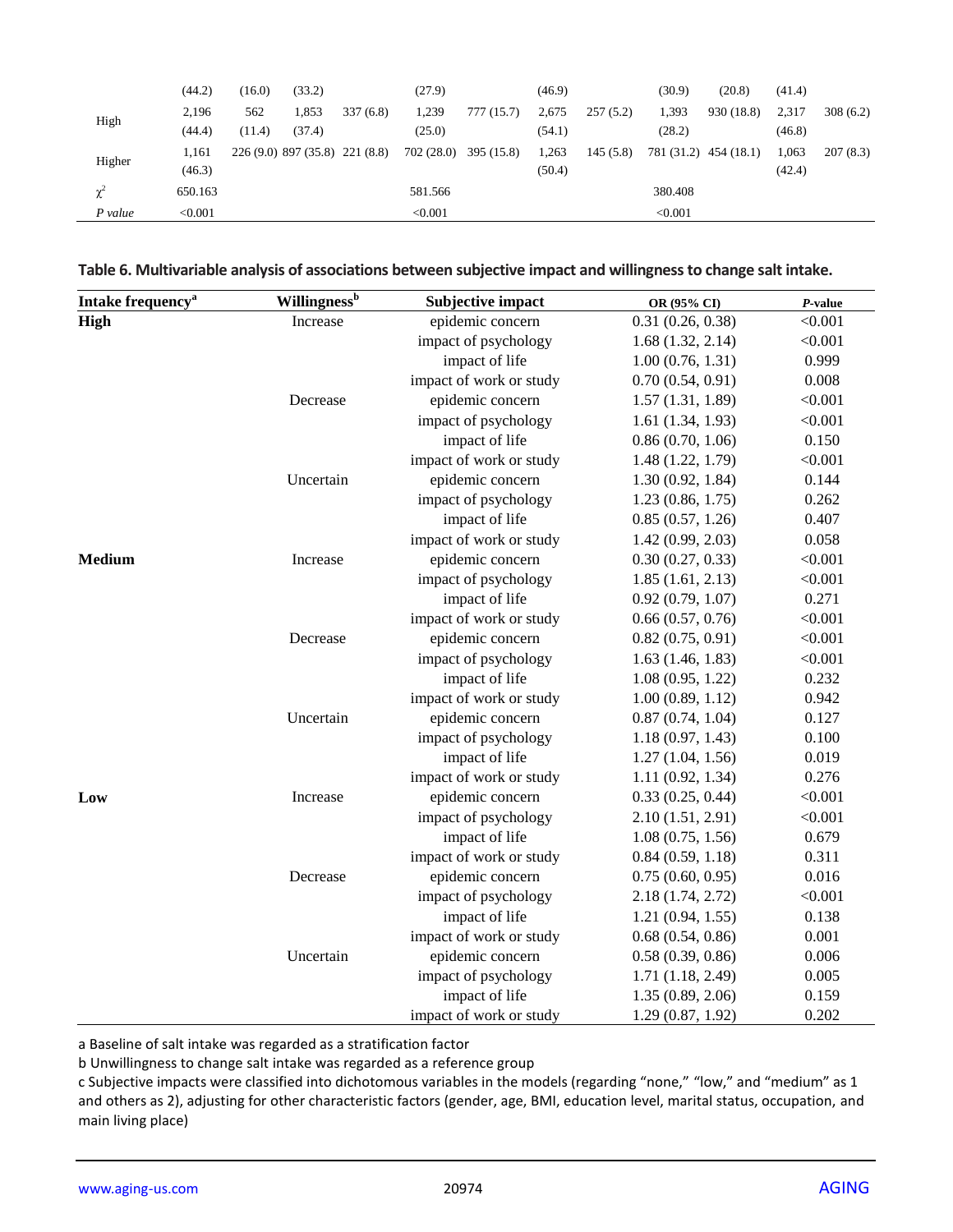| Intake frequency <sup>a</sup> | <b>Willingness</b> <sup>b</sup> | Subjective impact <sup>c</sup> | OR (95% CI)      | P-value |
|-------------------------------|---------------------------------|--------------------------------|------------------|---------|
| Everyday                      | Increase                        | epidemic concern               | 0.82(0.65, 1.04) | 0.109   |
|                               |                                 | impact of psychology           | 1.08(0.79, 1.49) | 0.631   |
|                               |                                 | impact of life                 | 1.07(0.74, 1.55) | 0.708   |
|                               |                                 | impact of work or study        | 1.37(0.97, 1.92) | 0.074   |
|                               | Decrease                        | epidemic concern               | 0.99(0.78, 1.26) | 0.933   |
|                               |                                 | impact of psychology           | 1.09(0.81, 1.46) | 0.560   |
|                               |                                 | impact of life                 | 1.55(1.10, 2.18) | 0.013   |
|                               |                                 | impact of work or study        | 1.73(1.26, 2.37) | 0.001   |
|                               | Uncertain                       | epidemic concern               | 0.94(0.53, 1.66) | 0.829   |
|                               |                                 | impact of psychology           | 1.25(0.57, 2.75) | 0.573   |
|                               |                                 | impact of life                 | 0.78(0.31, 1.94) | 0.586   |
|                               |                                 | impact of work or study        | 1.15(0.52, 2.56) | 0.738   |
| 4-6 days/week                 | Increase                        | epidemic concern               | 0.56(0.48, 0.67) | < 0.001 |
|                               |                                 | impact of psychology           | 1.55(1.26, 1.91) | < 0.001 |
|                               |                                 | impact of life                 | 1.01(0.81, 1.26) | 0.938   |
|                               |                                 | impact of work or study        | 0.97(0.78, 1.21) | 0.813   |
|                               | Decrease                        | epidemic concern               | 0.86(0.73, 1.02) | 0.085   |
|                               |                                 | impact of psychology           | 1.37(1.12, 1.68) | 0.002   |
|                               |                                 | impact of life                 | 1.24(1.00, 1.54) | 0.051   |
|                               |                                 | impact of work or study        | 1.34(1.09, 1.65) | 0.005   |
|                               | Uncertain                       | epidemic concern               | 0.63(0.45, 0.90) | 0.010   |
|                               |                                 | impact of psychology           | 1.28(0.82, 1.99) | 0.276   |
|                               |                                 | impact of life                 | 0.97(0.60, 1.56) | 0.893   |
|                               |                                 | impact of work or study        | 1.09(0.70, 1.72) | 0.700   |
| 2-3 days/week                 | Increase                        | epidemic concern               | 0.50(0.41, 0.60) | < 0.001 |
|                               |                                 | impact of psychology           | 1.66(1.33, 2.07) | < 0.001 |
|                               |                                 | impact of life                 | 1.00(0.79, 1.26) | 0.999   |
|                               |                                 | impact of work or study        | 0.81(0.65, 1.02) | 0.073   |
|                               | Decrease                        | epidemic concern               | 0.86(0.73, 1.02) | 0.083   |
|                               |                                 | impact of psychology           | 1.39(1.15, 1.67) | < 0.001 |
|                               |                                 | impact of life                 | 1.04(0.86, 1.26) | 0.658   |
|                               |                                 | impact of work or study        | 1.17(0.98, 1.41) | 0.080   |
|                               | Uncertain                       | epidemic concern               | 0.54(0.41, 0.71) | < 0.001 |
|                               |                                 | impact of psychology           | 1.25(0.90, 1.74) | 0.185   |
|                               |                                 | impact of life                 | 1.04(0.74, 1.47) | 0.814   |
|                               |                                 | impact of work or study        | 1.18(0.86, 1.64) | 0.303   |
| <1 day/week                   | Increase                        | epidemic concern               | 0.43(0.32, 0.58) | < 0.001 |
|                               |                                 | impact of psychology           | 1.74(1.23, 2.44) | 0.002   |
|                               |                                 | impact of life                 | 0.92(0.64, 1.33) | 0.659   |
|                               |                                 | impact of work or study        | 1.13(0.80, 1.60) | 0.491   |
|                               | Decrease                        | epidemic concern               | 1.29(1.09, 1.52) | 0.003   |
|                               |                                 | impact of psychology           | 1.44(1.23, 1.68) | < 0.001 |
|                               |                                 | impact of life                 | 0.79(0.66, 0.93) | 0.005   |
|                               |                                 | impact of work or study        | 1.18(1.01, 1.38) | 0.038   |
|                               | Uncertain                       | epidemic concern               | 0.60(0.47, 0.76) | < 0.001 |
|                               |                                 |                                |                  |         |

| Table 7. Multivariable analysis of associations between subjective impact and willingness to change fried foods. |  |  |
|------------------------------------------------------------------------------------------------------------------|--|--|
|                                                                                                                  |  |  |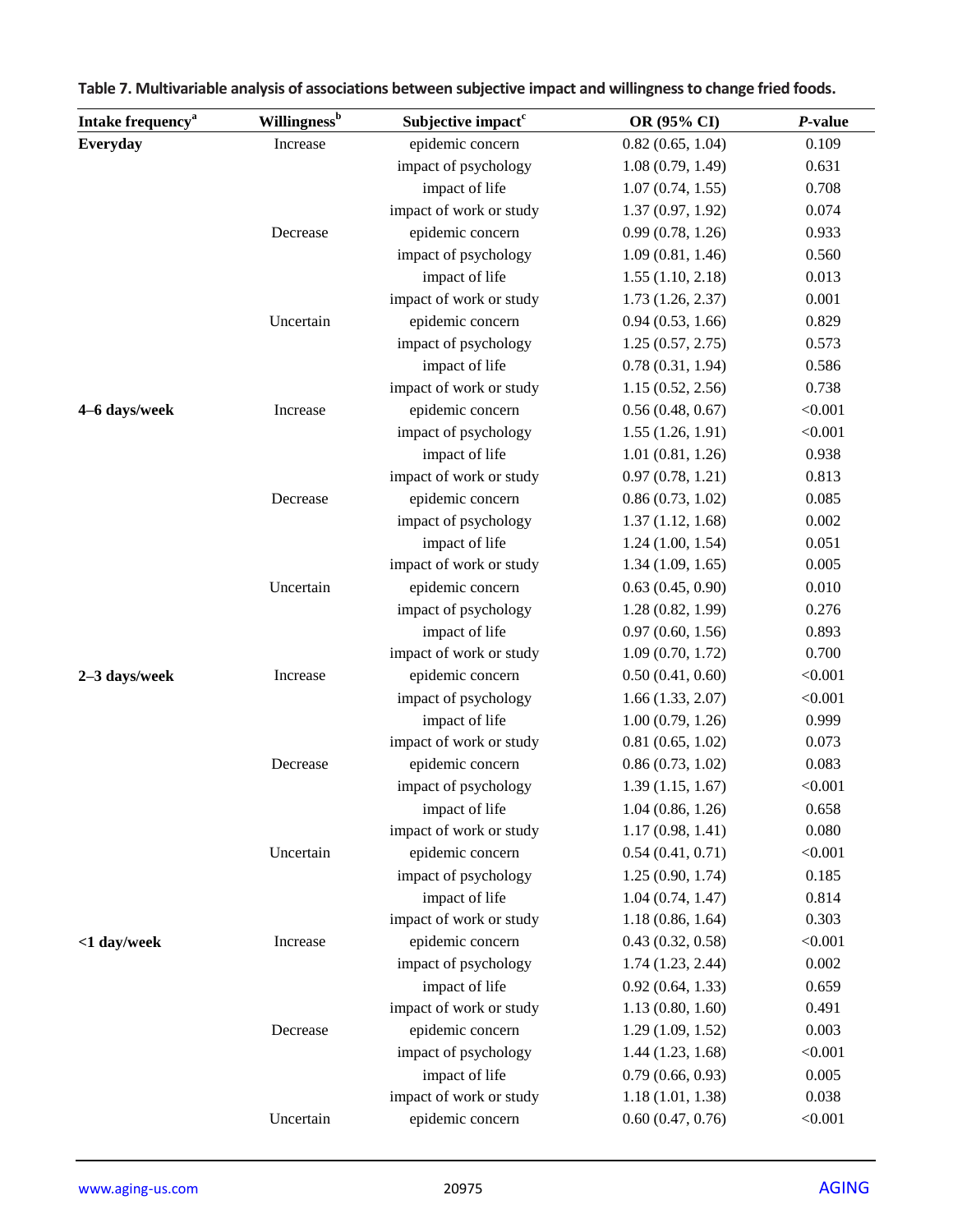| impact of psychology    | 1.64(1.26, 2.14) | $<\!\!0.001$ |
|-------------------------|------------------|--------------|
| impact of life          | 0.86(0.65, 1.14) | 0.301        |
| impact of work or study | 1.10(0.85, 1.43) | 0.479        |

a Baseline of fried foods was regarded as a stratification factor

b Unwillingness to change fried foods intake was regarded a reference group

c Subjective impacts were classified into dichotomous variables in the models (regarding "none," "low," and "medium" as 1 and others as 2), adjusting for other characteristic factors (gender, age, BMI, education level, marital status, occupation, and main living place)

| Intake frequency <sup>a</sup> | <b>Willingness</b> <sup>b</sup> | Subjective impact <sup>c</sup> | OR (95% CI)      | P-value |
|-------------------------------|---------------------------------|--------------------------------|------------------|---------|
| Everyday                      | Increase                        | epidemic concern               | 0.67(0.56, 0.82) | < 0.001 |
|                               |                                 | impact of psychology           | 1.46(1.15, 1.86) | 0.002   |
|                               |                                 | impact of life                 | 1.26(0.96, 1.66) | 0.098   |
|                               |                                 | impact of work or study        | 0.97(0.75, 1.25) | 0.791   |
|                               | Decrease                        | epidemic concern               | 1.06(0.87, 1.28) | 0.571   |
|                               |                                 | impact of psychology           | 1.07(0.86, 1.32) | 0.556   |
|                               |                                 | impact of life                 | 1.27(0.99, 1.62) | 0.058   |
|                               |                                 | impact of work or study        | 1.57(1.26, 1.97) | < 0.001 |
|                               | Uncertain                       | epidemic concern               | 0.72(0.48, 1.07) | 0.104   |
|                               |                                 | impact of psychology           | 0.84(0.50, 1.40) | 0.503   |
|                               |                                 | impact of life                 | 1.31(0.76, 2.26) | 0.337   |
|                               |                                 | impact of work or study        | 1.30(0.78, 2.16) | 0.324   |
| 4-6 days/week                 | Increase                        | epidemic concern               | 0.57(0.49, 0.67) | < 0.001 |
|                               |                                 | impact of psychology           | 1.84(1.51, 2.24) | < 0.001 |
|                               |                                 | impact of life                 | 1.06(0.86, 1.30) | 0.599   |
|                               |                                 | impact of work or study        | 0.87(0.72, 1.06) | 0.179   |
|                               | Decrease                        | epidemic concern               | 0.88(0.75, 1.03) | 0.115   |
|                               |                                 | impact of psychology           | 1.61(1.33, 1.95) | < 0.001 |
|                               |                                 | impact of life                 | 1.12(0.92, 1.37) | 0.252   |
|                               |                                 | impact of work or study        | 1.18(0.98, 1.42) | 0.087   |
|                               | Uncertain                       | epidemic concern               | 0.73(0.54, 1.01) | 0.054   |
|                               |                                 | impact of psychology           | 1.41(0.98, 2.03) | 0.068   |
|                               |                                 | impact of life                 | 1.40(0.95, 2.05) | 0.086   |
|                               |                                 | impact of work or study        | 0.94(0.65, 1.36) | 0.736   |
| 2-3 days/week                 | Increase                        | epidemic concern               | 0.38(0.32, 0.45) | < 0.001 |
|                               |                                 | impact of psychology           | 1.79(1.46, 2.19) | < 0.001 |
|                               |                                 | impact of life                 | 0.98(0.79, 1.22) | 0.865   |
|                               |                                 | impact of work or study        | 0.86(0.70, 1.06) | 0.154   |
|                               | Decrease                        | epidemic concern               | 0.74(0.63, 0.86) | < 0.001 |
|                               |                                 | impact of psychology           | 1.52(1.30, 1.79) | < 0.001 |
|                               |                                 | impact of life                 | 0.98(0.83, 1.16) | 0.846   |
|                               |                                 | impact of work or study        | 1.00(0.86, 1.17) | 0.988   |
|                               | Uncertain                       | epidemic concern               | 0.60(0.47, 0.77) | < 0.001 |
|                               |                                 | impact of psychology           | 1.07(0.81, 1.42) | 0.643   |
|                               |                                 | impact of life                 | 1.19(0.89, 1.59) | 0.236   |
|                               |                                 | impact of work or study        | 1.11(0.85, 1.46) | 0.444   |
| <1 day/week                   | Increase                        | epidemic concern               | 0.43(0.30, 0.61) | < 0.001 |
|                               |                                 | impact of psychology           | 1.26(0.85, 1.87) | 0.243   |
|                               |                                 | impact of life                 | 1.70(1.12, 2.59) | 0.014   |
|                               |                                 | impact of work or study        | 0.96(0.64, 1.43) | 0.831   |

| Table 8. Multivariable analysis of associations between subjective impact and willingness to change sugary foods. |  |
|-------------------------------------------------------------------------------------------------------------------|--|
|-------------------------------------------------------------------------------------------------------------------|--|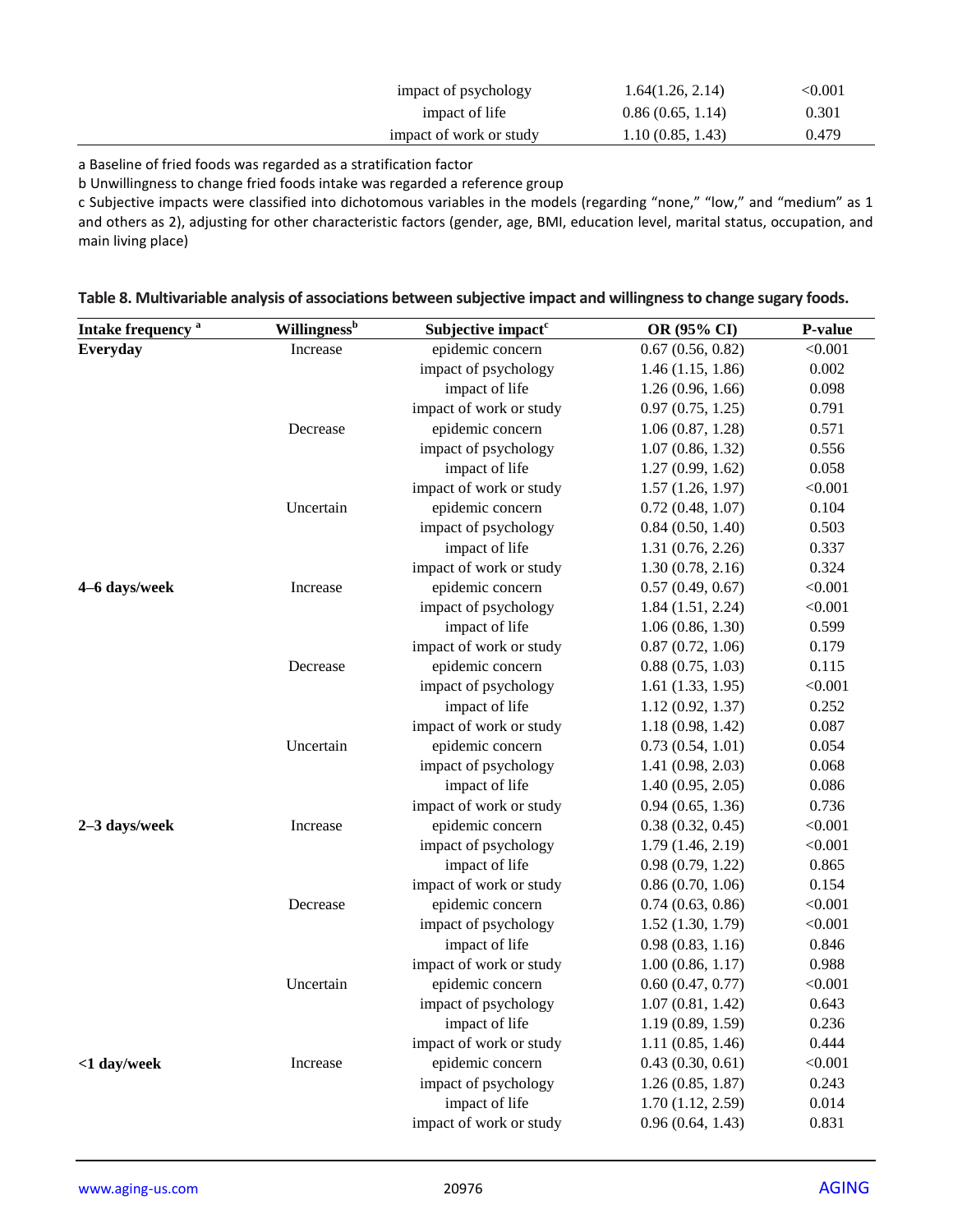| Decrease  | epidemic concern        | 1.11(0.88, 1.40) | 0.367   |
|-----------|-------------------------|------------------|---------|
|           | impact of psychology    | 1.32(1.05, 1.65) | 0.016   |
|           | impact of life          | 0.87(0.68, 1.11) | 0.265   |
|           | impact of work or study | 1.07(0.85, 1.34) | 0.554   |
| Uncertain | epidemic concern        | 0.57(0.44, 0.76) | < 0.001 |
|           | impact of psychology    | 1.56(1.16, 2.10) | 0.003   |
|           | impact of life          | 1.16(0.84, 1.61) | 0.357   |
|           | impact of work or study | 1.10(0.81, 1.48) | 0.556   |

a Baseline of sugary foods intake was regarded as a stratification factor

b Unwillingness to change sugary foods intake was regarded a reference group

c Subjective impacts were classified into dichotomous variables in the models (regarding "low," "poor," and "medium" as 1 and others as 2), adjusting for other characteristic factors (gender, age, BMI, education level, marital status, occupation, and main living place)

concerns about COVID-19 reached 84.5%, implying that the respondents had a high overall focus on the epidemic. The epidemic clearly has affected the psychology (60.2%), life (66.3%), and work or study (66.8%) among the respondents, which suggests that the impact of the epidemic on the population far exceeds the pathogenic harm of the infectious disease itself. At present, psychosocial impact of COVID-19 and psychological interventions have aroused wide public concern [16]. It has been shown that the outbreak has significantly increased psychological problems, such as depression and anxiety [3], and health care workers [17], pregnant women [18], and the elderly [19] are more susceptible. Based on a cross-sectional survey among 7,236 self-selected volunteers, Yeen Huang et al. reported that young people who spent too much time focusing on the COVID-19 epidemic information every day were at a high risk of mental illness [3]. This indicated that epidemic concern might be an important factor that contributed to psychological impact. Thus, timely mental health care and living support are urgently needed for the general public.

It is worth noting that the prevalence of chronic diseases in patients with COVID-19 is higher than the estimated national prevalence [20]. Patients with chronic diseases are more likely to be infected and had higher mortality than healthy people [7]. It's known that the main factor that promotes the occurrence of chronic disease is an unhealthy lifestyle [13]. In this study, we found that the COVID-19 pandemic changed respondents' dietary habits. The results of the willingness to change dietary habits showed that the proportions of people reducing intake of salt, fried foods, sugary foods were 31.9%, 46.0%, and 41.0%, respectively. According to knowledge, attitude, and practice (KAP) of lifestyle is a continuous, interconnected, and long-term process [21], our results implied an early stage of positive improvement of adopting healthy diets after the pandemic period in China. This might attribute to the self-conscious adoption of healthy lifestyle practices in order to improve health status and prevent infection. A network investigation on KAP about COVID-19 among 4,016 residents in Anhui Province, China, reported that, compared to lifestyles of "no gathering and less going out", "wearing masks when going out," and "not going to crowded and closed places," etc., the ratio of residents that could achieve the lifestyle of "light diets with balanced portion of vegetables and meat" was relatively low (65.6%) [22]. So, it is of great importance to enhance residents' awareness of healthy diets under new situation of the pandemic.

It is seen that psychological factors, including perceived severity, confusion about information reliability, were associated with responses of recommended and avoidance behaviors during the outbreak of COVID-19 [15]. However, we observed significant associations between psychological impact and the willingness to increase poor dietary habits. Regarding unchanged willingness as a reference group, respondents with higher psychological impact were more likely to increase their dietary intakes of salt, fried foods, sugary foods, after adjusting for gender, age, BMI, education level, marital status, occupation, and main living place (Tables 6–8). This implies that psychological impact might be the common factor for adopting poor dietary habits. People with increasing psychological pressures tend to adopt poor diets [23]. The negative changes in the majority of eating behaviors could be attributed to eating out of anxiety or boredom, or an increase in anxiety or mood driven eating [24]. Studies have found that most young people tend to consume more high-salt, high-energy fast foods under stress, and people with lower self-efficacy have higher intakes of fried foods, sugary drinks, and sweets [25]. Thus, health care and lifestyle support or interventions for young people should be given more consideration.

For those with low-salt diets before the epidemic, respondents with higher epidemic concern (OR 0.75,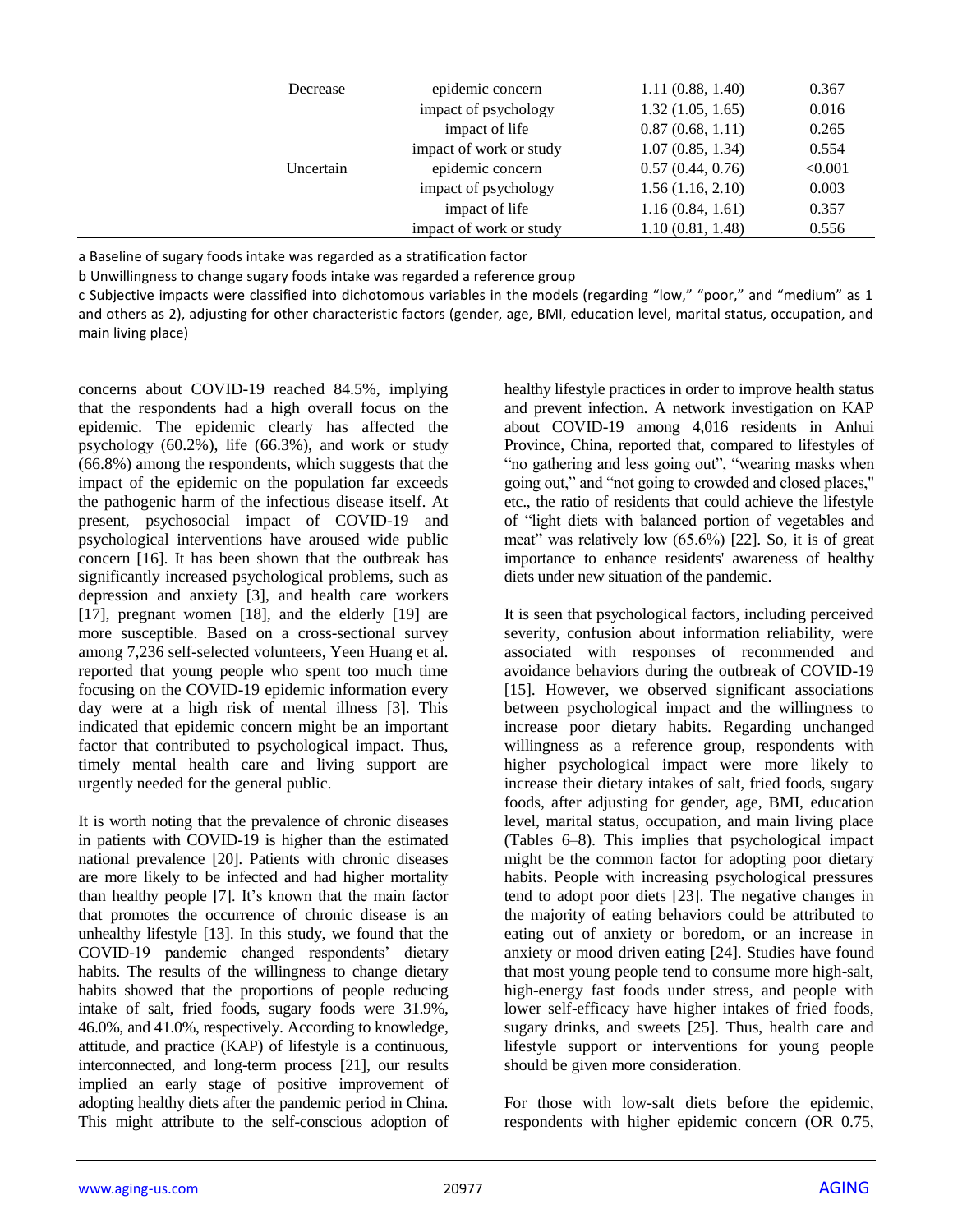95% CI 0.60–0.95) and higher impacts on work or study (OR 0.68, 95% CI 0.54–0.86) were less likely to reduce their salt intakes. For those who ate less fried foods  $\langle$ <1 day/week) before the epidemic, respondents with a higher impact on life were less likely to reduce eating fried foods (OR 0.79, 95% CI 0.66–0.93). Furthermore, for those ate less sugary foods (<1 day/week), the stratified analysis yielded similar results of the associations between subjective impacts and changing willingness to those without fried foods (Tables 4–6). This may be associated with the following reasons: 1) Epidemic concerns and perceptions of impacts on life, work were interrelated with psychological perceptions; for example, young people paying too much attention to the epidemic were at high risk for mental illness [3]. 2) During quarantine, more young people have tended to choose convenient and fast food or takeout food, increasing their frequency and quantity of snacks [26]. 3) Because of the bias of self-reported, actually some respondents might use to higher intake of salt, fried foods, sugary foods than they reported [27]. Thus, some of those recorded as having a light diet before the epidemic might be more susceptible to poor dietary habits during the outbreak of COVID-19. Further study is needed to understand the changing characteristics of dietary habits. Except as aforesaid, most respondents with higher epidemic concerns and impacts on psychology, life, work were more likely to reduce eating salt, fried foods, and sugary foods.

# **CONCLUSION**

Our study had several notable limitations. Firstly, the findings from this brief cross-sectional study are only suggestive (not confirmative) for causal associations between subjective impact and willingness change to dietary habits. Secondly, all indicators were based on an online survey of respondents' self-reports and were thus subject to recall and report bias. Thirdly, we did not use standardized scales to assess subjective impact indexes (e.g. subjective perception of epidemic concern and impacts on psychology, life, work during the COVID-19 outbreak) and baseline and change willingness of dietary habits (e.g. the status of salt intake, the frequency of eating fried foods, and sugary foods) due to a limited survey time. This may have limited the comparison of our findings with previous studies. Lastly, we might have missed some groups lacking interest in these kinds of online surveys or lacking access to a social media.

Although this convenience sample is not representative of the public at large, the anonymity, confidentiality, and sample size of the data may partially overcome the factors mentioned above. In summary, our findings suggest that subjective impacts were substantially high in China during the outbreak of COVID-19, and poor dietary habits, such as high-fat, high-sugar, and highsalt diets were found among some of the respondents. After the epidemic, a positive improvement to a proper diet was observed, whereas the opposite tendency was also found some respondents with higher impact on psychology. Psychological impact might be an important factor for adopting poor dietary habits, interrelated with epidemic concern and impact on life, work. Moreover, those who had a light diet but higher subjective impact might be more susceptible to poor dietary habits. Thus, health care and lifestyle interventions for different subgroups should be made for local residents in China.

## **MATERIALS AND METHODS**

#### **Participants**

The cross-sectional study was conducted online for all netizens in China in March of 2020. The participants were recruited by the snowball sampling which is a nonprobability method with advantages of convenient operation, high efficiency [14]. The inclusion criteria include (1) they volunteered to participate in this questionnaire survey, and (2) they independently completed the questionnaire with no logical errors. A total of 28,877 respondents in China completed their questionnaires in the study. Among them, 1,966 dropped out of the study, and 26,911 validly completed their questionnaires.

#### **Data collection**

The questionnaire was published in the WeChat public account of Bao'an District Hospital for Chronic Diseases Prevention and Cure. All questionnaires were completed online by logging onto a web address or scanning a QR code. At the beginning of the survey, we used a unified guidance language to introduce the study purposes and also ensured data confidentiality to the respondents. When there was any omission or logical error, the system prompted the respondent until the questionnaire was completed and submitted. The online questionnaires were anonymous so that the respondents could not be affected by any other factors in expressing their opinions, which helped to obtain more authentic and reliable data than traditional paper questionnaires. Of the 26,911 respondents, 4,452 invalid questionnaires (with logical errors) were excluded, and finally 22,459 were effective; the effective rate was 83.5%.

#### **Questionnaire**

A structured questionnaire (Tables 2, 3) with closeended questions was developed after literature search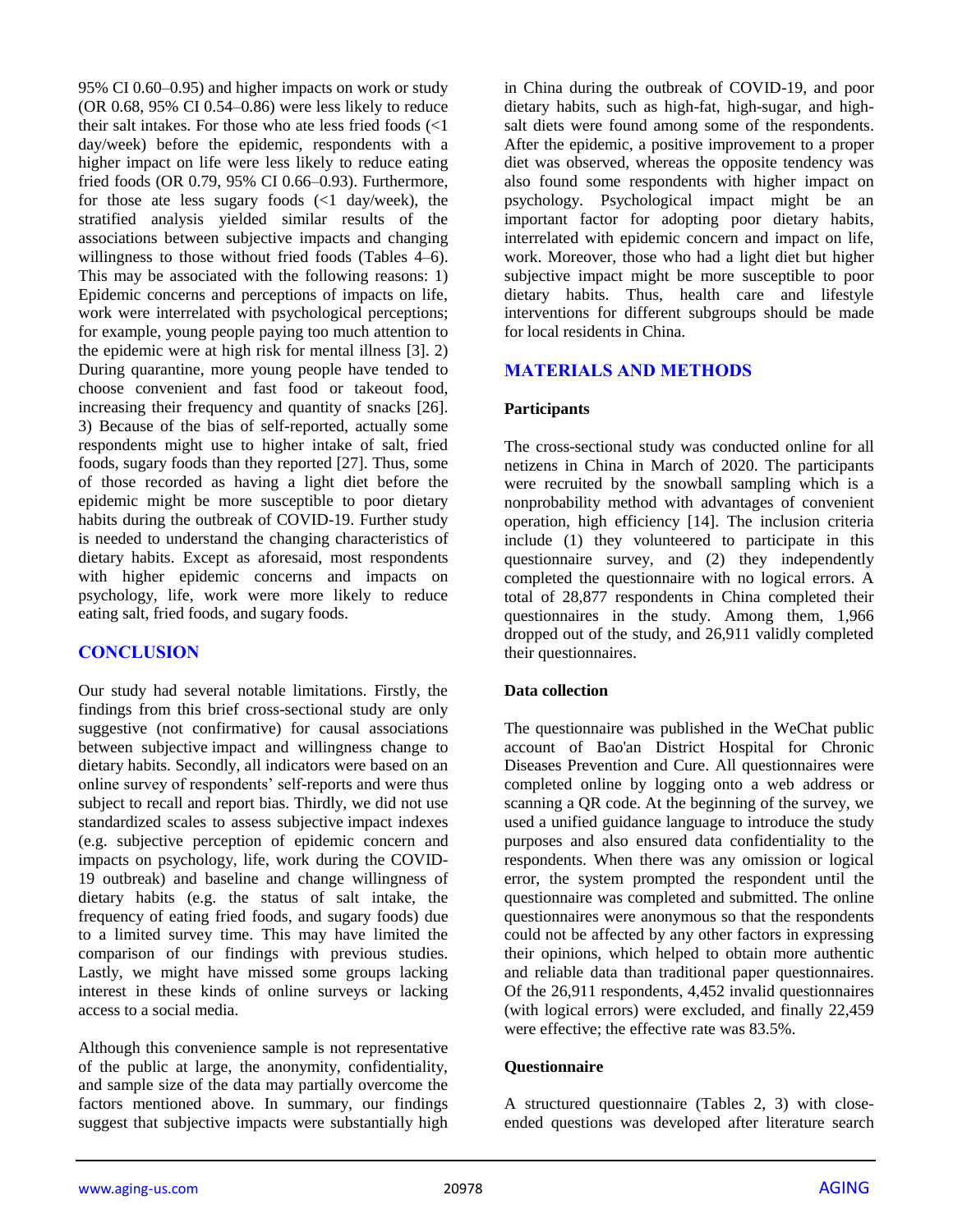[15] and consulting experts, and included the following: (1) General characteristics: gender, age, height, weight, education level, marital status, occupation, main living place during the outbreak of COVID-19, etc.; (2) Subjective impacts: self-rated degree (none, low, medium, high, higher) of subjective impact indexes, including subjective perception of epidemic concern and impact on psychology, life, work during the outbreak of COVID-19; (3) Baseline of dietary habits before the COVID-19 outbreak: salt intake (high, medium, and low), frequency of fried foods intake (times per week), and sugary foods intake (times per week) which consisted of sugar, sugary beverages, desserts, cookies, candies, fruit products, dairy desserts. (4) Willingness to change dietary habits: self-reported change willingness (unchanged, increase, decrease, uncertain) of food intake, including salt, fried foods and sugary foods during the COVID-19 outbreak or later.

#### **Statistical methods**

The original data of the questionnaires filled in online were downloaded directly from the website, and all the data were imported into SPSS18.0 software for statistical analysis after the invalid questionnaires were removed. Measurement data (age and BMI) followed a normal distribution, were described using the metric means and standard deviation, and were analyzed by the Student's t-test to compare the means between different groups. Categorical data were described as the proportion and analyzed with the chi-square test. We treated salt intake (low=1, medium=2, and high=3) and frequency  $\left(\frac{1}{2} \text{ day/week=1}, \frac{2-3}{2} \text{ days/week=2}, \frac{4-6}{2} \right)$ days/week=3, every day=4) of eating fried foods, sugary foods as ordinal variables. Gender was treated as a dichotomous variable, while education level, marital status, occupation, main living place, and willingness to change dietary habits was regarded as nominal variables. Subjective impacts were classified into dichotomous variables ("none," "low," and "medium" were defined as 1, while "high" and "higher" were defined as 2), while the baseline of the diet was regarded as a stratification factor and unchanged willingness as a reference group in the multinomial logistic regression models, in order to investigate the effects of subjective impacts on willingness to change dietary habits, after adjusting for other characteristic factors (gender, age, BMI, education level, marital status, occupation, and main living place). For all analyses, a p-value  $< 0.05$  was regarded as statistically significant.

# **Ethics approval**

This study was approved by the ethics committee of Guangdong Medical University.

# **AUTHOR CONTRIBUTIONS**

Ying Xu and Zhi-xue Li designed the whole process and were the main drafters of the manuscript. Wei-jun Yu, Xiang-yang He, Yan Ma, Feng-min Cai, Zheng Liu, Ren-cheng Zhao and De-wang Wang did some of the expeditionary research and contributed the coordination and manuscript editing. Yan-Fang Guo and Jia-long Chen were the directors for the fund and designed ideas of research. All participated in the analysis and discussion under the leadership and instruction of Jialong Chen. All authors read and approved the final manuscript.

# **CONFLICTS OF INTEREST**

The authors declare that they have no conflicts of interest.

# **REFERENCES**

- 1. WHO. Coronavirus disease 2019 (COVID-19) Situation Report-149: World Health Organization, 2020. [https://www.who.int/docs/default](https://www.who.int/docs/default-source/coronaviruse/situation-reports/20200615-covid-19-sitrep-147.pdf?sfvrsn=2497a605_4)[source/coronaviruse/situation-reports/20200615](https://www.who.int/docs/default-source/coronaviruse/situation-reports/20200615-covid-19-sitrep-147.pdf?sfvrsn=2497a605_4) [covid-19-sitrep-147.pdf?sfvrsn=2497a605\\_4](https://www.who.int/docs/default-source/coronaviruse/situation-reports/20200615-covid-19-sitrep-147.pdf?sfvrsn=2497a605_4)
- 2. WHO. Mental health and psychosocial considerations during the COVID-19 outbreak: World Health Organization, 2020. [https://www.who.int/](https://www.who.int/publications/i/item/WHO-2019-nCoV-MentalHealth-2020.1) [publications/i/item/WHO-2019-nCoV-MentalHealth-](https://www.who.int/publications/i/item/WHO-2019-nCoV-MentalHealth-2020.1)[2020.1](https://www.who.int/publications/i/item/WHO-2019-nCoV-MentalHealth-2020.1)
- 3. Huang Y, Zhao N. Generalized anxiety disorder, depressive symptoms and sleep quality during COVID-19 outbreak in China: a web-based cross-sectional survey. Psychiatry Res. 2020; 288:112954. <https://doi.org/10.1016/j.psychres.2020.112954> PMI[D:32325383](https://pubmed.ncbi.nlm.nih.gov/32325383)
- 4. United Nations economic commissions for Africa. Economic Impact of the COVID-19 on Africa. Addis Ababa, Ethiopia March 13, 2020. <https://www.uneca.org/>
- 5. International Labour Organization (ILO) Note. COVID-19 and the world of work: Impact and policy responses. International Labour Organization (ILO), 2020. [https://www.ilo.org/global/topics/coronavirus/](https://www.ilo.org/global/topics/coronavirus/lang--en/index.htm) [lang--en/index.htm](https://www.ilo.org/global/topics/coronavirus/lang--en/index.htm)
- 6. Ammar A, Brach M, Trabelsi K, Chtourou H, Boukhris O, Masmoudi L, Bouaziz B, Bentlage E, How D, Ahmed M, Müller P, Müller N, Aloui A, et al. Effects of COVID-19 home confinement on eating behaviour and physical activity: results of the ECLB-COVID19 international online survey. Nutrients. 2020; 12:1583. <https://doi.org/10.3390/nu12061583> PMID[:32481594](https://pubmed.ncbi.nlm.nih.gov/32481594)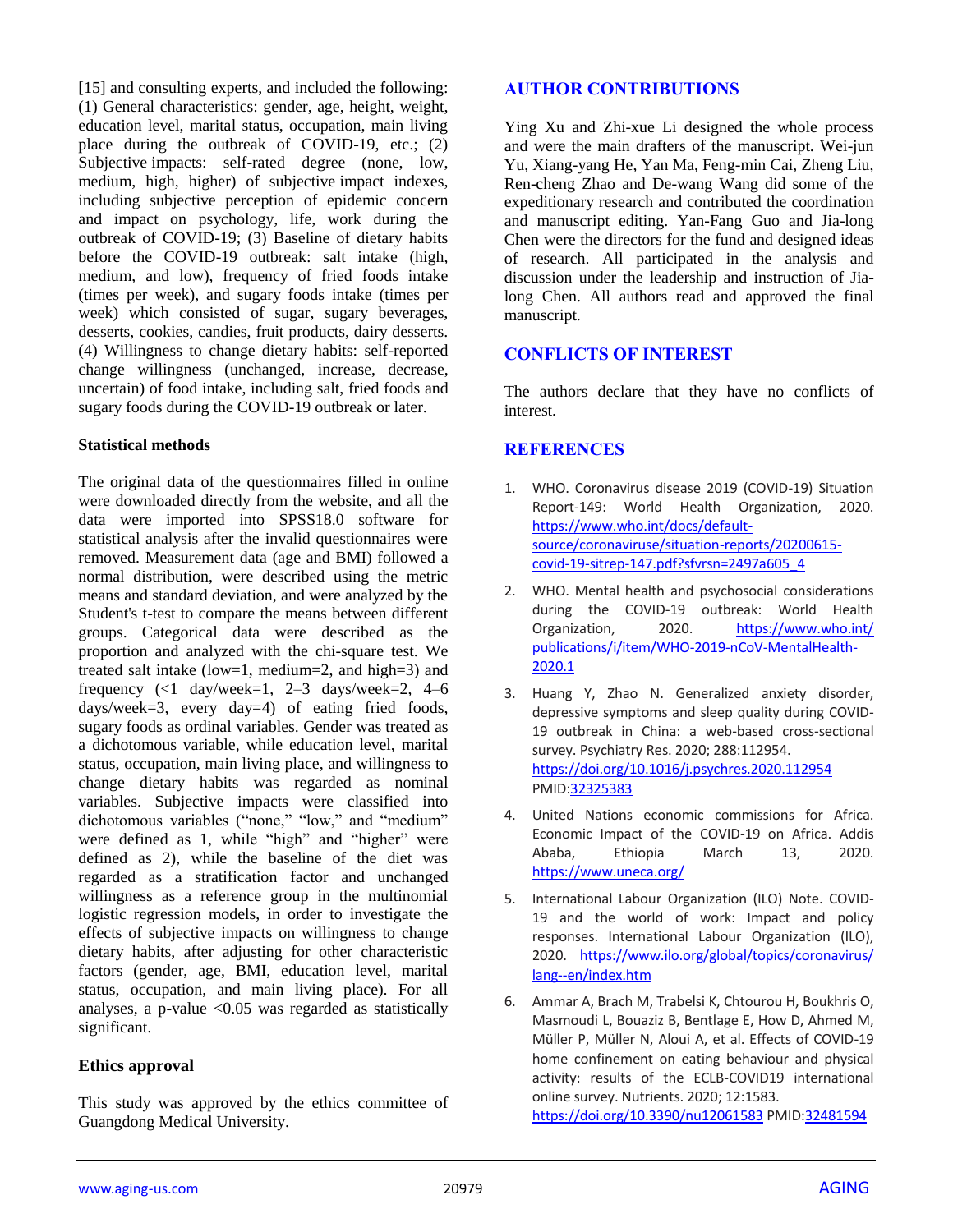- 7. Chen H, Xuan B, Yan Y, Zhu X, Shen C, Zhao G, Ji L, Xu D, Xiong H, Yu TC, Li X, Liu Q, Chen Y, et al. Profiling ACE2 expression in colon tissue of healthy adults and colorectal cancer patients by single-cell transcriptome analysis. MedRxiv. 2020. [https://www.medrxiv.org/](https://www.medrxiv.org/content/10.1101/2020.02.15.20023457v1) [content/10.1101/2020.02.15.20023457v1](https://www.medrxiv.org/content/10.1101/2020.02.15.20023457v1)
- 8. Epidemiology Working Group for NCIP Epidemic Response, Chinese Center for Disease Control and Prevention. [The epidemiological characteristics of an outbreak of 2019 novel coronavirus diseases (COVID-19) in China]. Zhonghua Liu Xing Bing Xue Za Zhi. 2020; 41:145–51. [https://doi.org/10.3760/cma.j.issn.0254-](https://doi.org/10.3760/cma.j.issn.0254-6450.2020.02.003)
	- [6450.2020.02.003](https://doi.org/10.3760/cma.j.issn.0254-6450.2020.02.003) PMID[:32064853](https://pubmed.ncbi.nlm.nih.gov/32064853)
- 9. Guan WJ, Liang WH, Zhao Y, Liang HR, Chen ZS, Li YM, Liu XQ, Chen RC, Tang CL, Wang T, Ou CQ, Li L, Chen PY, et al, and China Medical Treatment Expert Group for COVID-19. Comorbidity and its impact on 1590 patients with COVID-19 in China: a nationwide analysis. Eur Respir J. 2020; 55:2000547. <https://doi.org/10.1183/13993003.00547-2020> PMID[:32217650](https://pubmed.ncbi.nlm.nih.gov/32217650)
- 10. Nelson LM, Simard JF, Oluyomi A, Nava V, Rosas LG, Bondy M, Linos E. US public concerns about the COVID-19 pandemic from results of a survey given via social media. JAMA Intern Med. 2020; 180:1020–22. <https://doi.org/10.1001/jamainternmed.2020.1369> PMID[:32259192](https://pubmed.ncbi.nlm.nih.gov/32259192)
- 11. Kwok KO, Li KK, Chan HH, Yi YY, Tang A, Wei WI, Wong SY. Community responses during early phase of COVID-19 epidemic, Hong Kong. Emerg Infect Dis. 2020; 26:1575–79. <https://doi.org/10.3201/eid2607.200500>

PMID[:32298227](https://pubmed.ncbi.nlm.nih.gov/32298227)

- 12. Butler MJ, Barrientos RM. The impact of nutrition on COVID-19 susceptibility and long-term consequences. Brain Behav Immun. 2020; 87:53–54. <https://doi.org/10.1016/j.bbi.2020.04.040> PMID[:32311498](https://pubmed.ncbi.nlm.nih.gov/32311498)
- 13. Willett WC, Koplan JP, Nugent R, Dusenbury C, Puska P, Gaziano TA, Jamison DT, Breman JG, Measham AR, Alleyne G, Claeson M, Evans DB, Jha P, et al., editors. Prevention of Chronic Disease by Means of Diet and Lifestyle Changes. In: Disease Control Priorities in Developing Countries. 2nd edition. Washington (DC): The International Bank for Reconstruction and Development / The World Bank; 2006. Chapter 44. PMID[:21250366](https://pubmed.ncbi.nlm.nih.gov/21250366/)
- 14. Johnson TP. Snowball Sampling. In: Encyclopedia of Biostatistics. John Wiley & Sons, Ltd; 2005. [https://doi.org/10.1002/0470011815.b2a16070](https://onlinelibrary.wiley.com/doi/full/10.1002/0470011815.b2a16070)

15. Qian M, Wu Q, Wu P, Hou Z, Liang Y, Cowling BJ, Yu H. Psychological responses, behavioral changes and public perceptions during the early phase of the COVID-19 outbreak in China: a population based cross-sectional survey. medRxiv. 2020. <https://doi.org/10.1101/2020.02.18.20024448>

16. Dubey S, Biswas P, Ghosh R, Chatterjee S, Dubey MJ, Chatterjee S, Lahiri D, Lavie CJ. Psychosocial impact of COVID-19. Diabetes Metab Syndr. 2020; 14:779–88. <https://doi.org/10.1016/j.dsx.2020.05.035> PMI[D:32526627](https://pubmed.ncbi.nlm.nih.gov/32526627)

- 17. Lai J, Ma S, Wang Y, Cai Z, Hu J, Wei N, Wu J, Du H, Chen T, Li R, Tan H, Kang L, Yao L, et al. Factors associated with mental health outcomes among health care workers exposed to coronavirus disease 2019. JAMA Netw Open. 2020; 3:e203976. <https://doi.org/10.1001/jamanetworkopen.2020.3976> PMI[D:32202646](https://pubmed.ncbi.nlm.nih.gov/32202646)
- 18. Wu Y, Zhang C, Liu H, Duan C, Li C, Fan J, Li H, Chen L, Xu H, Li X, Guo Y, Wang Y, Li X, et al. Perinatal depressive and anxiety symptoms of pregnant women during the coronavirus disease 2019 outbreak in China. Am J Obstet Gynecol. 2020; 223:240.e1–9. <https://doi.org/10.1016/j.ajog.2020.05.009> PMI[D:32437665](https://pubmed.ncbi.nlm.nih.gov/32437665)
- 19. Yang Y, Li W, Zhang Q, Zhang L, Cheung T, Xiang YT. Mental health services for older adults in China during the COVID-19 outbreak. Lancet Psychiatry. 2020; 7:e19. [https://doi.org/10.1016/S2215-0366\(20\)30079-1](https://doi.org/10.1016/S2215-0366(20)30079-1) PMI[D:32085843](https://pubmed.ncbi.nlm.nih.gov/32085843)
- 20. Halpin DM, Faner R, Sibila O, Badia JR, Agusti A. Do chronic respiratory diseases or their treatment affect the risk of SARS-CoV-2 infection? Lancet Respir Med. 2020; 8:436–38. [https://doi.org/10.1016/S2213-2600\(20\)30167-3](https://doi.org/10.1016/S2213-2600(20)30167-3) PMI[D:32251625](https://pubmed.ncbi.nlm.nih.gov/32251625)
- 21. Mosca L, McGillen C, Rubenfire M. Gender differences in barriers to lifestyle change for cardiovascular disease prevention. J Womens Health. 1998; 7:711–15. <https://doi.org/10.1089/jwh.1998.7.711> PMI[D:9718539](https://pubmed.ncbi.nlm.nih.gov/9718539)
- 22. Chen Y, Jin YL, Zhu LJ, Fang ZM, Wu N, Du MX, Jiang MM, Wang J, Yao YS. [The network investigation on knowledge, attitude and practice about novel coronavirus pneumonia of the residents in anhui province]. Zhonghua Yu Fang Yi Xue Za Zhi. 2020; 54:E004.

[https://doi.org/10.3760/cma.j.issn.0253-](https://doi.org/10.3760/cma.j.issn.0253-9624.2020.0004) [9624.2020.0004](https://doi.org/10.3760/cma.j.issn.0253-9624.2020.0004) PMID[:32064854](https://pubmed.ncbi.nlm.nih.gov/32064854)

23. Barrington WE, Beresford SA, McGregor BA, White E. Perceived stress and eating behaviors by sex, obesity